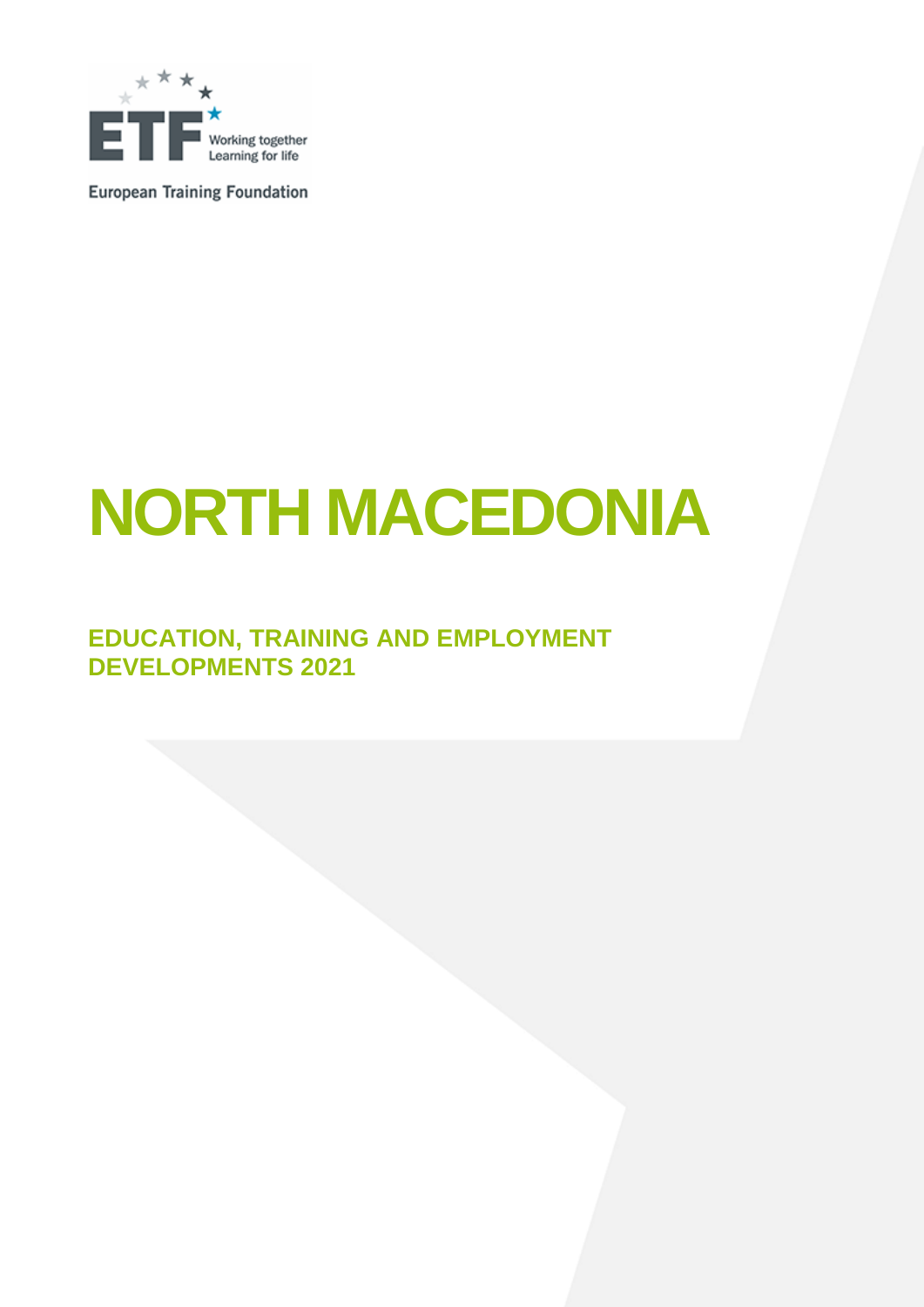The content of this paper is the sole responsibility of the ETF and does not necessarily reflect the views of the EU institutions.

© European Training Foundation, 2021

Reproduction is authorised provided the source is acknowledged.

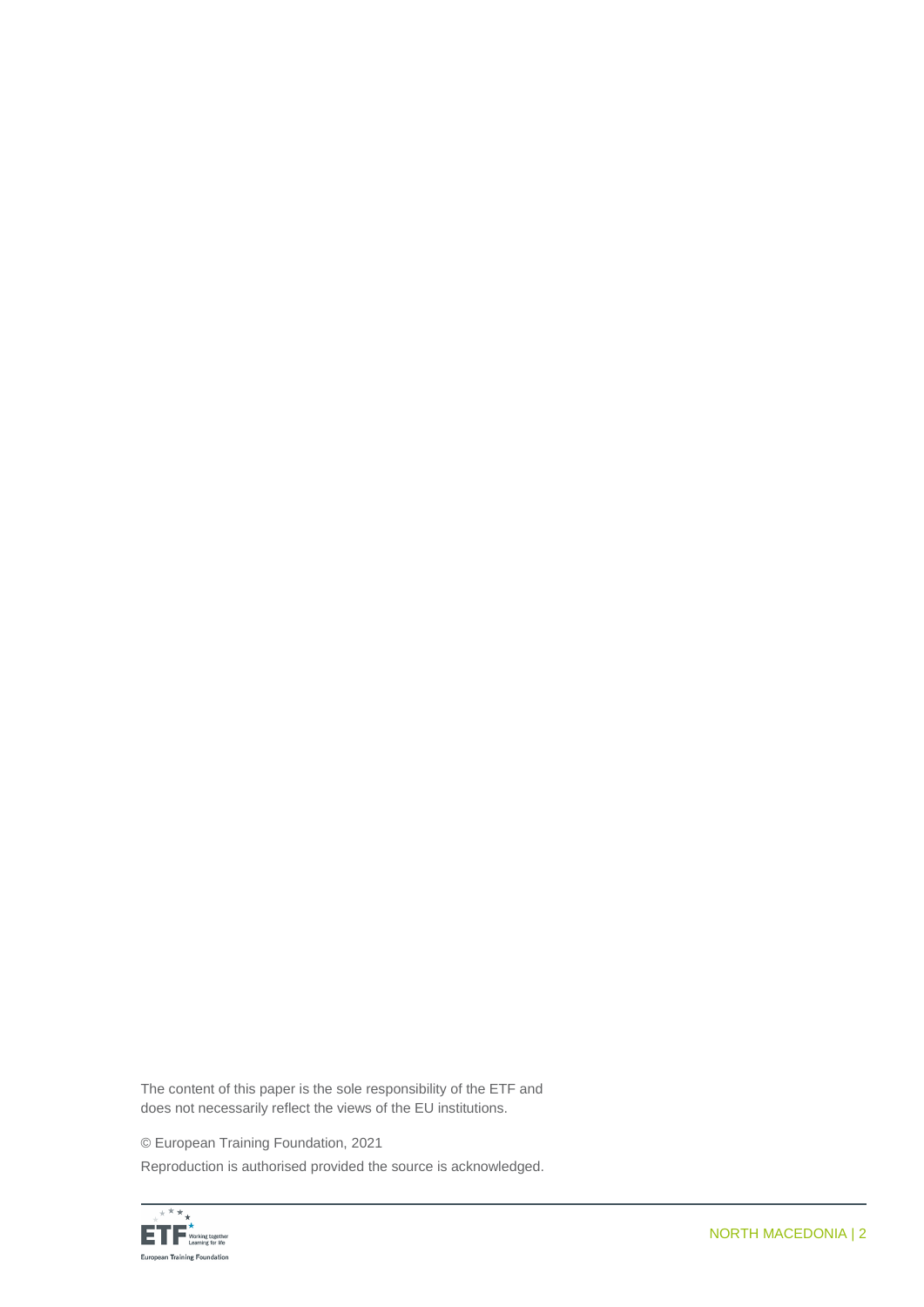# **KEY POLICY DEVELOPMENTS IN EDUCATION, TRAINING AND EMPLOYMENT**

# **September 2020 - August 2021**

The key policy objectives in the education sector of North Macedonia, as described in the Education Strategy 2018-2025 are to tackle the low quality of education and to improve its relevance to labour market needs. This is to be achieved through improved standards, assessments, teacher training and investments in the teaching-learning environment. In addition, the government intends to improve the generally low education attainment of the population by creating learning pathways in the context of lifelong learning and through the implementation of the National Qualifications Framework (NQF).

Despite the COVID-19 pandemic, the Ministry of Education continued to carry out education reforms. New laws have been drafted and consulted for primary, vocational and adult education.

The core of reforms in the vocational education and training (VET) sector is the establishment of Regional VET Centres (RVETCs). Related policy objectives include the revision of governance arrangements, rationalisation of resources, improved labour market relevance through specialisations in sectors and occupations for which there is a demand, inclusion and lifelong learning (by incorporating the validation of non-formal and informal learning and training offers for disadvantaged groups), as well as quality and excellence. The governance model, infrastructure and capacity building needs of RVETCs are at an advanced stage of conceptualisation. Progress with the NQF, as well as the validation of non-formal and informal learning have been modest. The two technical assistance projects under the European Union's IPA II funding mechanism are supporting further developments in these areas. The ministry also implemented further measures to promote and scale up programmes with work-based learning components. Based on memoranda of understanding with private companies, 85 new classes were opened, which follow a dual model of VET.

To provide the regulatory framework for ongoing reforms, new draft laws for VET and Adult Education with relevant by-laws have been prepared and submitted for public consultation. New financing models for secondary education (including VET) are being designed.

The Employment and Social Reform Programme (ESRP) 2020 adopted in 2017 was revised and extended until 2022. North Macedonia's unemployment rate declined continuously from 26.1% in 2015 to 16.4% in 2020. Before the pandemic, the employment rate had been growing steadily, reaching 59.1% in 2020, which is however still low in comparison to the EU average (72.4%). Women, low-skilled and young people are at particular risk of being unemployed, and their activity rates remain low.

The macro-economic policies of the government before the pandemic provided fiscal space for expanding employment and social services. They also helped to mitigate the impact of the crisis. However, the falling employment rate in 2020, including among graduates, suggests that the pandemic has brought the positive employment trends to a halt.

North Macedonia was the first non-EU country that implemented a Youth Guarantee (YG) scheme. After a successful pilot, a large rollout followed in 2019 and 2020. These efforts have contributed towards reducing the proportion of young people who were not in employment, education or training (NEETs) from 24.1% in 2018 to 19.6% in 2020. Youth unemployment in the 15-24 age group dropped from 45.4% in 2018 to 35.7% in 2020. These rates, however, remain among the highest in Europe. Plans for further YG implementation include strengthening outreach activities, an early targeting of the most vulnerable groups and a general revamping of the offers. The EU's IPA II actions support these plans.

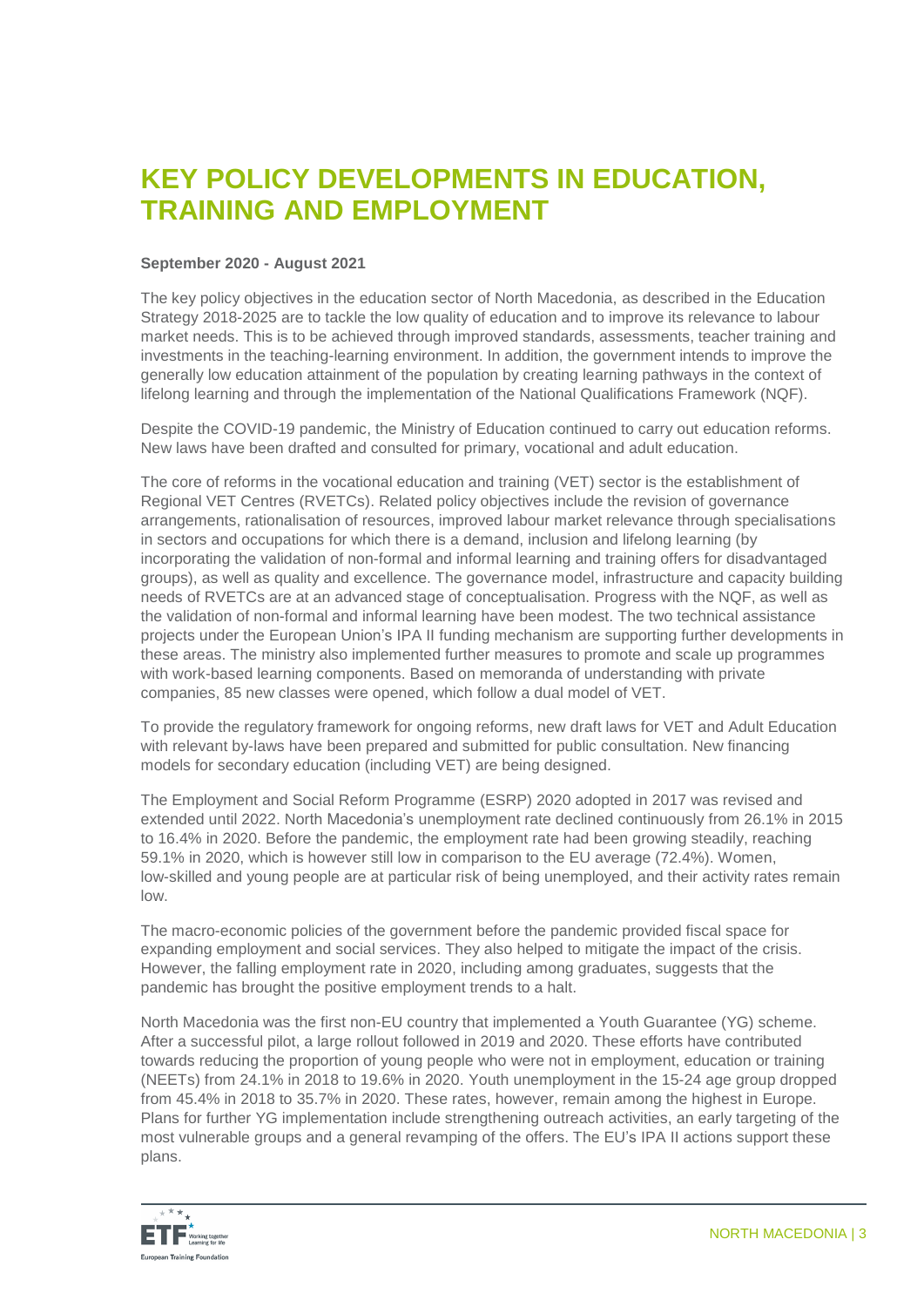# **1. KEY DEMOGRAPHIC AND ECONOMIC CHARACTERISTICS**

# **Political developments and the health situation**

Since 2017, North Macedonia has been making considerable progress in its socioeconomic development. The end of the dispute with Greece over the country's name in 2018 (the 'Prespa agreement') and the comprehensive reform progress were recognised internationally. In March 2020, North Macedonia became a full member of NATO. In July 2020 the European Commission presented a draft framework for EU-accession negotiations with North Macedonia to the EU Member States. However, the opening of membership talks has been blocked by Bulgaria. The latter demands that North Macedonia acknowledge that the Macedonian language and identity is of Bulgarian origin – a claim that the North Macedonian government strongly rejects (IFIMES, 2021, Euronews).

A left-leaning, pro-European government, with Zoran Zaev from the Social Democratic Union of Macedonia (SDSM) as Prime Minister, was formed after the elections in the summer of 2020. The SDSM currently governs both the legislative and executive bodies, which has made the law-making process less obstructionist. Albanian minority parties have gained more voters in the 2020 elections (The Freedom House, 2021).

There were no major political changes in the ministries of education or employment. Since 2020 Mila Carovska remains in charge of the Ministry of Education and Science (MoES) and Jagoda Shahpaska leads the Ministry of Labour and Social Policy (MoLSP).

In North Macedonia, there have been 181,875 confirmed cases of COVID-19 with 6,184 deaths up to 10 September 2021 (WHO, 2021). As of 1 September 2021, a total of 1,267,666 vaccine doses have been administered. The major outbreaks occurred in the autumn of 2020, spring of 2021 and August 2021. Despite the fact that the daily number of new COVID-19 cases were in the high hundreds at the beginning of September 2021, the new school year started with in-person teaching.

The vaccination campaign was launched in May 2021 with 200,000 doses of Sinopharm vaccine purchased from China. The rollout has initially been slow, mainly due to the delayed donation of the batch to which the EU had committed (120,000 doses). Since July 2021, the Ministry of Health is offering COVID-19 vaccines at walk-in sites in health centres and hospitals located throughout the country. Additional vaccine deliveries are expected in the coming months. North Macedonia, alongside Kosovo and Bosnia and Herzegovina, have had higher numbers of COVID-related deaths per 100,000 people (>11), compared to other European countries (ESPN, 2021).

## **Demographics**

With a population of just over 2 million, North Macedonia is one of the smallest ETF partner countries. Macedonians make up almost two-thirds of the population, while Albanians represent around 25%. There are also other smaller ethnic groups such as Turks, Serbs, Roma, Ashkali and Egyptians.

A recent study on migration (ETF, 2021[1]) indicates that, based on the Macedonian migratory stock from destination countries, 658,000 Macedonians lived abroad at the end of 2019, which corresponds to 32% of the domestic population. Despite the fear of a 'brain drain', the majority of emigrants have low levels of education, followed by people with a medium-level of education. Some professions, such as those in the medical sector, are currently experiencing a major shortage of highly skilled personnel. It is mostly young people who migrate, as they are looking for jobs and better public services. The same study also registered signs of a 'brain gain', with young people returning to North Macedonia

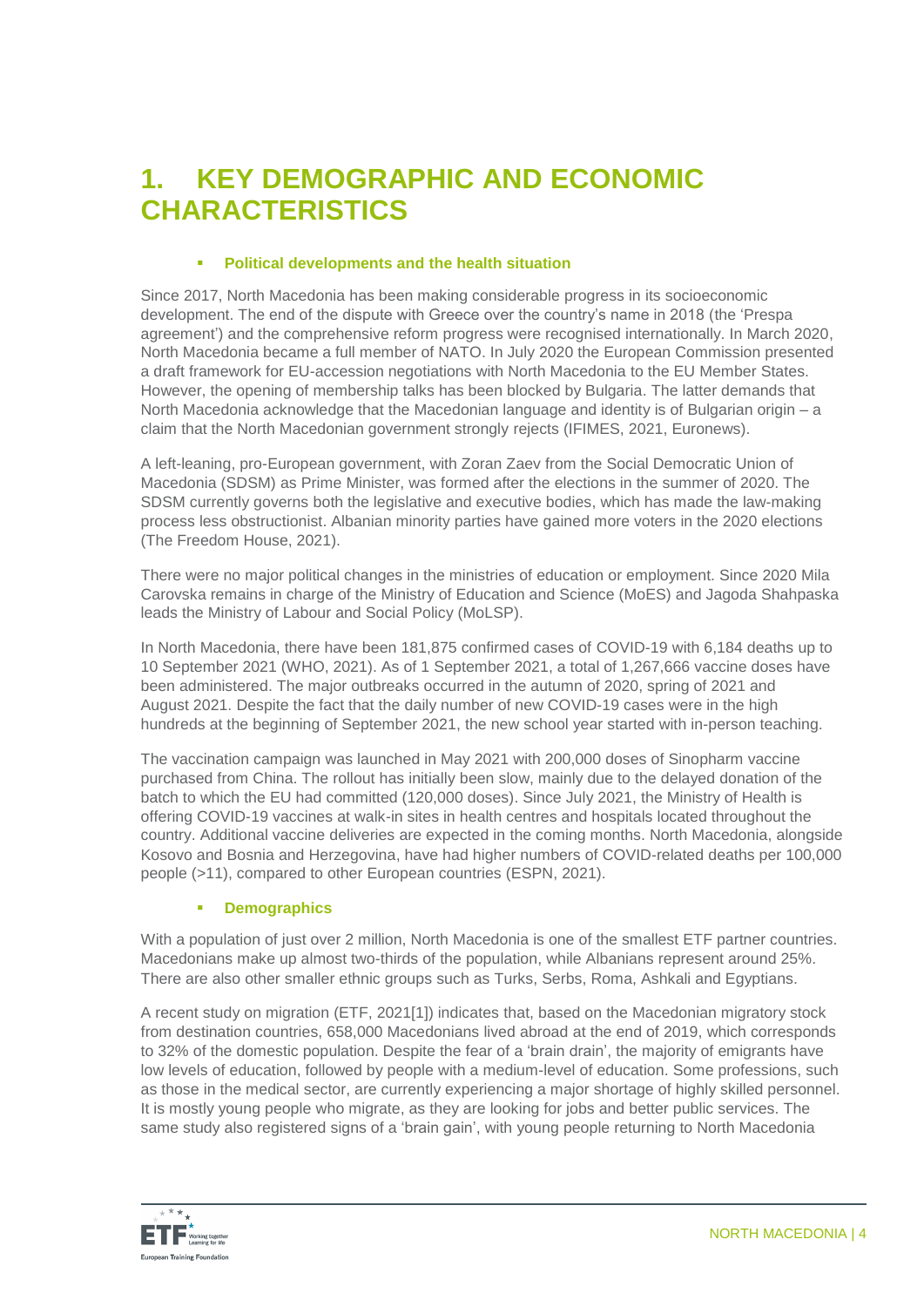after graduating abroad. Nevertheless, migration is pervasive and is depleting the Macedonian labour force.

North Macedonia is a slowly ageing society. The proportion of young people aged 15-24 in the total population declined from 22% in 2010 to 17.4% in 2020. This percentage is twice that of the EU-27 average (European Commission, 2021). During the same period, the proportion of old people increased steadily. In September 2021 a new population census started, the first in 20 years, which will reveal the extent of North Macedonia's depopulation and provide details of the ethnic composition.

#### **Economic developments, informal economy, remittances**

In the pre-pandemic years, North Macedonia showed a good record of fiscal stabilisation. Both the budget deficit and public debt decreased, allowing for some expansion of state support for companies and socially disadvantaged groups. Employment rates and wages were rising slowly. However, the rising wages were not matched by a respective growth in productivity.

The government has been pursuing a growth strategy through exports. Tax exemptions, free-trade zones and various forms of state subsidies to companies, including subsidies to social system contributions and personnel training, have attracted higher levels of foreign direct investments. In 2019 industry contributed 24.6% of the gross value added to the economy and 30% of the jobs. It accounted for 90% of total exports. The manufacturing activities of foreign companies have positively influenced the share of higher value goods and the use of medium to medium-high technology in total production. Nevertheless, labour-intensive industries and low productivity dominate. Low skills levels and poor cooperation between academia and industry are hampering the introduction of new technologies. Integration with international value chains remains low (MoF, 2021). The innovation performance remains modest and stands at 42% of the EU average (European Innovation Scoreboard, 2021).

Despite the very high score in the World Bank Doing Business 2020 report, in which North Macedonia ranked 17th among 190 countries, poor skills and unfair competition from the informal economy are hampering the overall business climate. A shift in the government's strategy is needed to attract foreign direct investments by addressing the structural weaknesses of the economy, rather than prioritising state aid to companies. Improvements to human and physical capital are necessary, which implies higher public investments in education, research and development, transport, logistics, IT and energy (European Commission, 2021).

The service sector had a 57% share in GDP and a 57% share in employment (2020). The export of services is growing, with tourism and transport contributing the most. Service exports in the areas of telecommunications, IT and business services have some growth potential. The share of agriculture in GDP is gradually falling. In 2020, the agricultural sector contributed 9.1% to GDP and 12% to total employment (Eurostat).

The COVID-19 pandemic led to an economic recession, resulting in a -4.5% contraction of GDP in 2020. The most affected sectors were industry (10% contraction), trade, transport and tourism. Both investments and exports recorded double-digit falls. Five government support packages have mitigated the impact of the crisis. They included: employment retention measures; an expansion of the guaranteed minimum assistance (GMA); subsidising social contributions in affected companies; exempting firms from tax advances; and offering VAT refunds and loans (EBRD, 2020). Government support during the crisis has been assessed positively (Finance Think, 2021). The economy is expected to return to its pre-crisis levels of activity in 2022 (WIIW, 2021). GDP growth for 2021 is forecast to reach between 3.8% (IMF, 2021) and 4.1% (WIIW, ibid).

The State Statistical Office (SSO) estimates that, in 2018, 18% of the employed worked without written contracts and that this share decreased by 4 percentage points compared to 2014 (MoF, 2021). Other sources suggest that the informal economy may account for up to 37% of GDP (IMF, 2019). The informal economy is undermining the tax base and the government's efforts to improve productivity. as

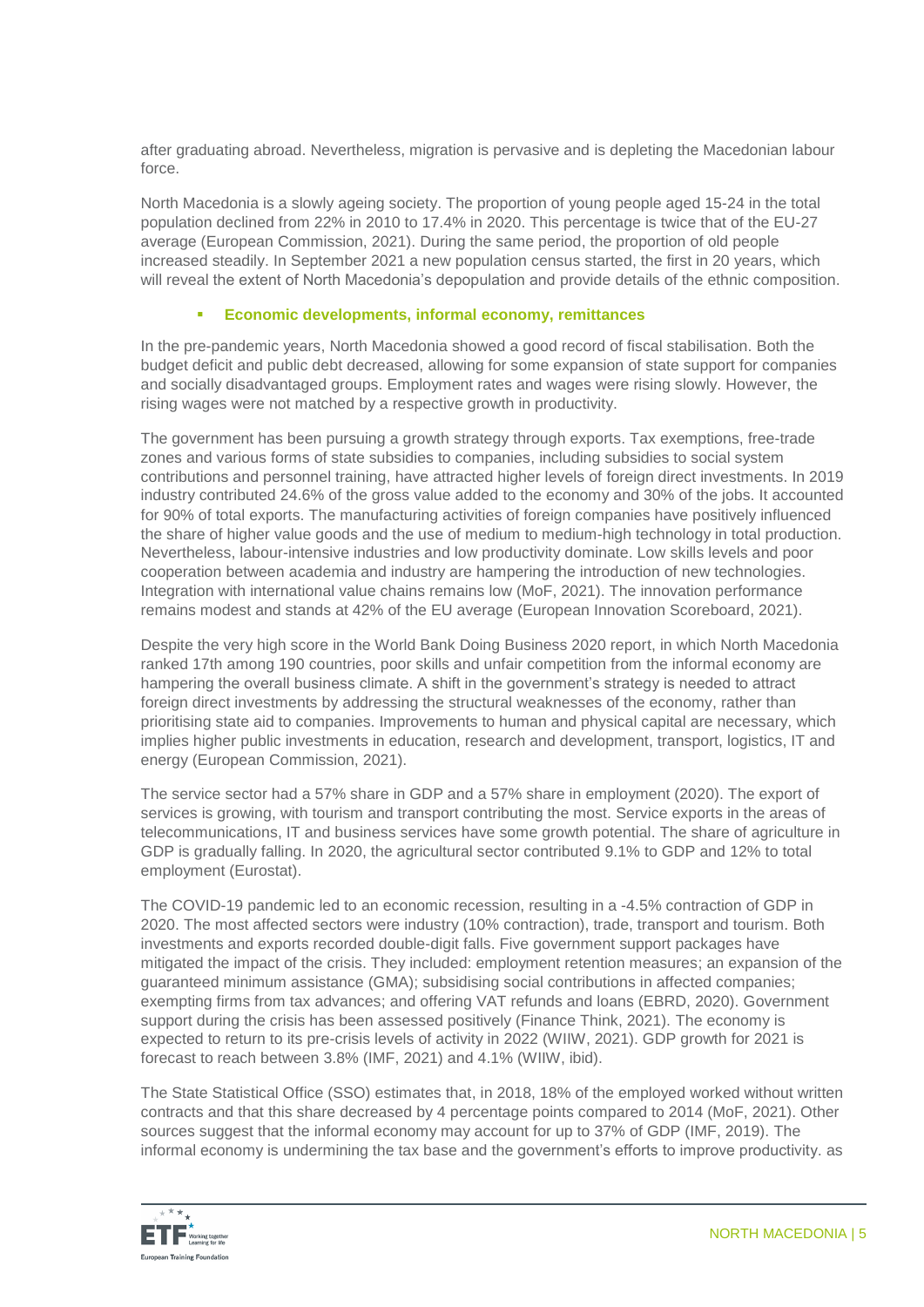In addition to the 2018-2023 SME strategy, the government has adopted a strategy for the period 2018-2022 and an action plan to address the informal economy. The government's support measures adopted during the pandemic required companies to register, which may have resulted in some reduction in undeclared work.

According to National Bank estimates, remittances exceed €1 billion per year, which is around 16% of GDP, on average (NBRM, 2021). They help alleviate poverty and act as an informal social protection buffer (Petreski, 2019). Between January and June 2020, remittances declined by 30% year-on-year, but recuperated by 18% in the first quarter of 2021 (WIIW, 2021).

The three most significant challenges to the economy are: (i) improving the quality and relevance of the education system to increase employment and address the persistent skills mismatch; (ii) increasing the competitiveness of domestic companies and their integration into global value chains; and (iii) formalising the economy (European Commission, 2021).

North Macedonia participates in the EU Western Balkans Agenda for Innovation, Research, Education, Culture, Youth and Sport, and expects to benefit from the EU Economic and Investment Plan 2021-2027, launched by the European Commission for the Western Balkan region in response to the pandemic and in support of the twin objectives of a digital and green transition.

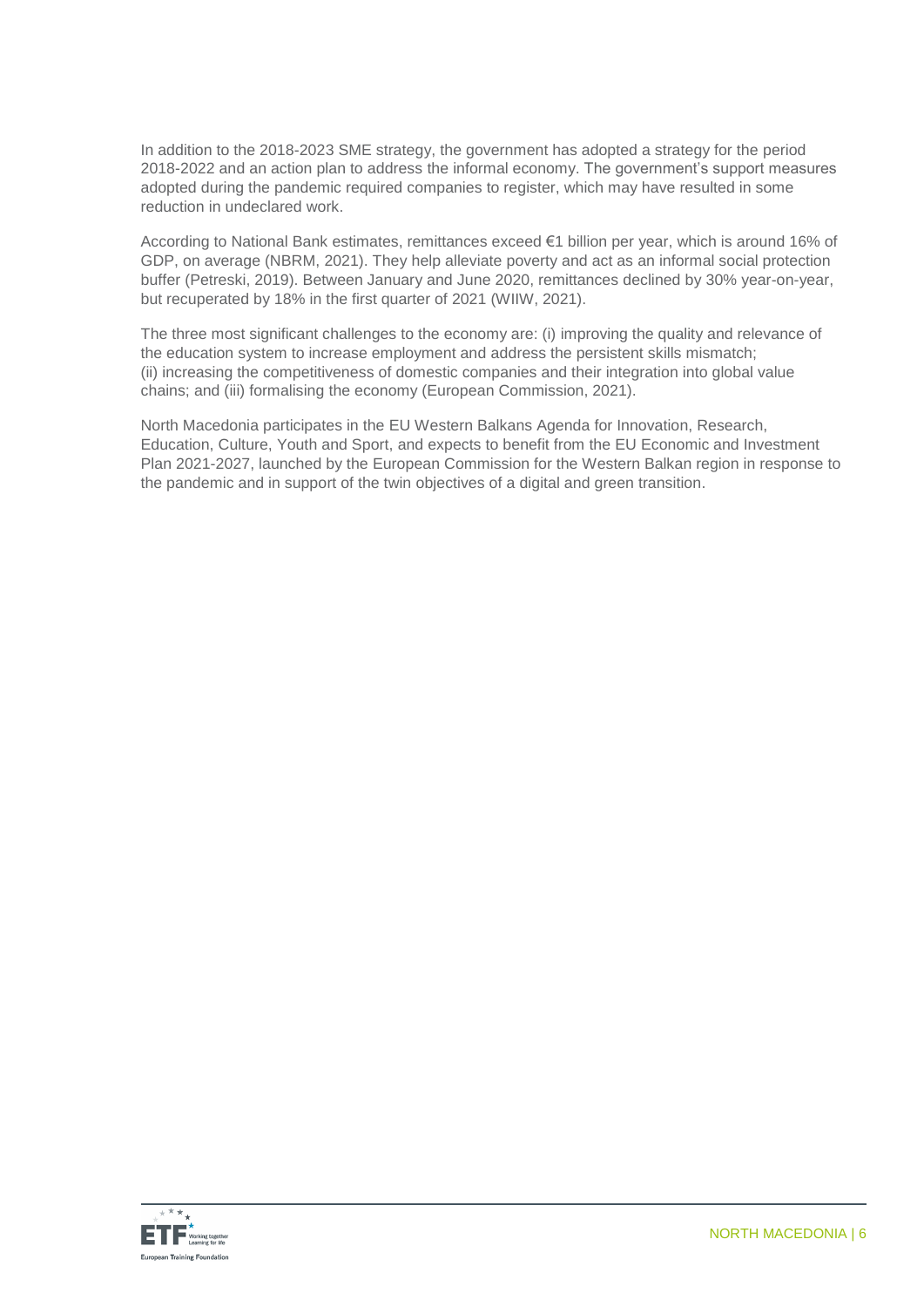# **2. EDUCATION AND TRAINING**

# 2.1 Trends and challenges

# **Education expenditure, access, participation and early leaving**

The 2018-2025 Education Strategy and Action Plan covers six pillars of education and a range of objectives: increasing the proportion of children in pre-school education; reforming education programmes for compulsory education and orienting them towards learning outcomes; supporting quality teaching materials; orienting VET towards the needs of the labour market; strengthening teachers' competences; improving management and leadership at central and local levels; and improving assessment systems, particularly for VET students (MoES, 2018). The strategy highlights the need for increased funding of the education sector. Public expenditure on education has been below the average of the EU-27 and the other Balkan countries. In 2019, its share in GDP was 3.5% against the EU average of 4.7% (European Commission, ibid.). North Macedonia's public administration struggles with bottlenecks in the management of capital investments. Central administration is responsible for capital expenditure in education, while local administration is in charge of recurrent costs, including staff salaries. Municipalities receive their funds through block grants.

In 2020 the pandemic created an emergency in the education sector. State funds planned for projects in primary education were reduced by 46.5%, and those for secondary education by 26% (projects in secondary schools, adult education centres, regional VET centres, the Roma support project, inclusive education projects, etc.). Capital investments dropped by 20% in favour of social protection and child health expenditure. Local administration, which is responsible for staff salaries and material expenses, received higher block grants. However, considering the burden of distance or hybrid learning, these additional funds were modest (Finance Think / Unicef, 2021).

The 2021 budget prioritises investments to improve the quality of primary and secondary education. Funding for investments is expected to double to an historical maximum. Funds allocated to improving the quality of secondary education, covering mainly investments in VET (RVETCs), will increase by 5%. Capital investment projects, including the construction or renovation of facilities, are also expected to double. These changes, while still insufficient, are crucial for enhancing the quality of education and improving students' outcomes.

North Macedonia made satisfactory progress in expanding access to education. The proportion of the population with low education attainment levels fell from 27.6% in 2010 to 17.6% in 2020. During the same period, the proportion of the population with medium and high attainment increased by 1.1% and 8.9%, respectively. Notwithstanding the fact that the younger population is generally better educated, the gross enrolment rates in secondary education remain below the rates of other Western Balkan countries and strongly below the EU average. In 2018, the gross enrolment in secondary education in North Macedonia reached 79.9%, against 95.4% in Albania, 89.8% in Montenegro and 95% in Serbia. The EU average for that year was over 110%. In 2018, gross enrolment in tertiary education in North Macedonia was 43.1% vis-à-vis the EU average of 70.9% (UIS, 2018). Other Balkan countries appear to achieve better outcomes with similar levels of spending on education. This indicates the need for optimising the school network and for increased efforts to reach out to disadvantaged students who do not participate in secondary education and are under-represented at tertiary level (OECD, 2019). The early school-leaving rate fell from 15.5% in 2010 to a record low of 5.7% in 2020, which was below the EU average of 9.9%. The expansion in participation and completion rates was achieved mainly as a result of the government decision taken in 2008 to raise the mandatory school-leaving age to 18. However, this decision was not accompanied by sufficient investments in quality and supervision.

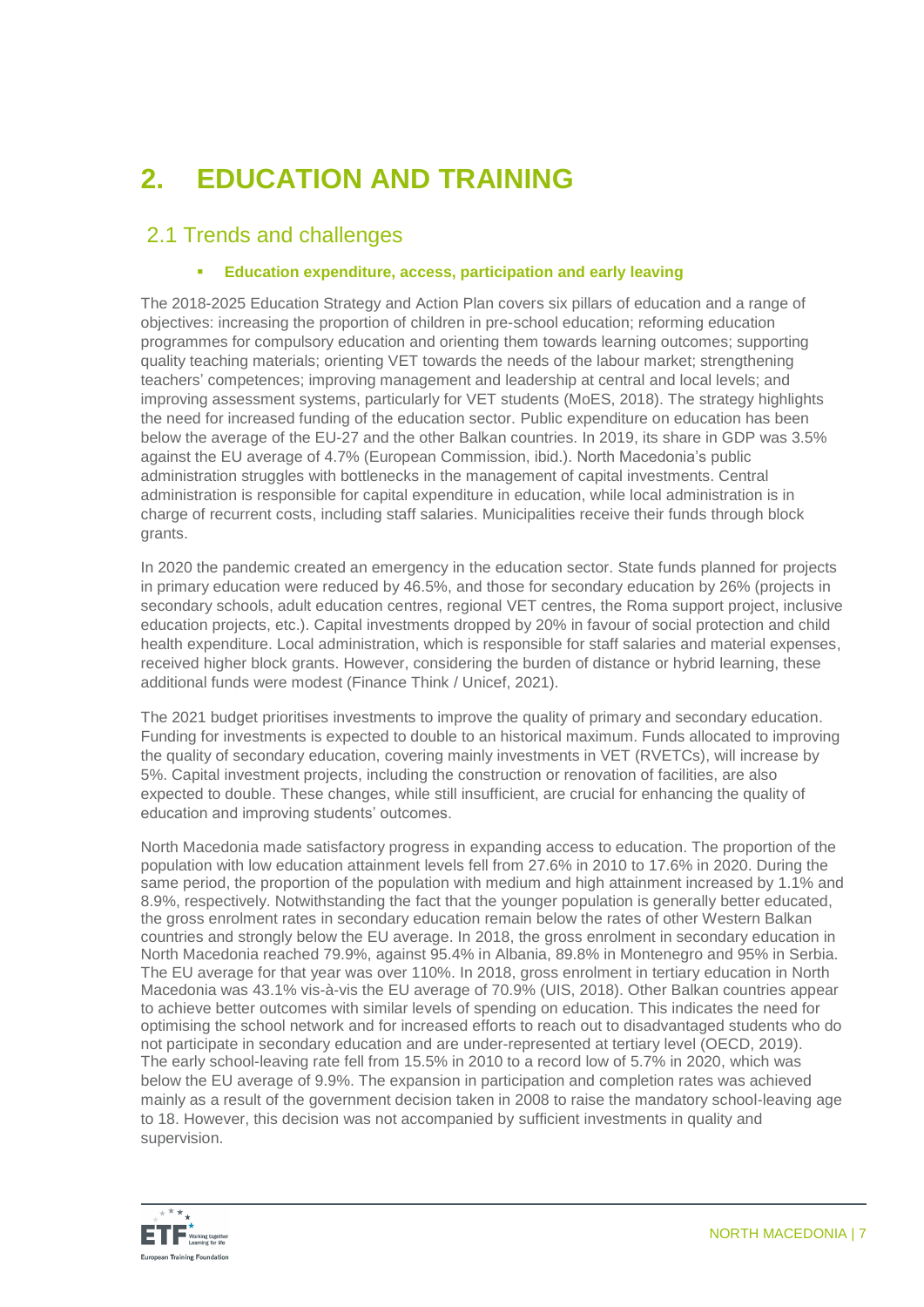## **PISA results**

PISA results from 2018 show substantial improvements and reduced shares of underachievement in reading, mathematics and science in comparison to the 2015 results. Underachievement in reading fell by 15.6%, in mathematics by 9.2% and in science by 13.4%. However, around 50% of 15-year-old students do not achieve basic literacy and numeracy skills. The performance of Macedonian students remains among the lowest in the region. Among all 78 participating countries, North Macedonia occupied the 68th place. There is a considerable gender gap in the students' performance, as boys score lower than girls.

A 2018 OECD review of the North Macedonian education system pointed out the need to improve national assessment and evaluation systems through the introduction of more rigorous and relevant standards, to improve teachers' competence development and to ensure that students who struggle with learning are identified and supported early on (OECD, 2018). In response to these challenges, a new concept for primary education was adopted in the spring of 2021 and subsequent legislation drafted. New curricula for the 1st and 4th grades of primary education were prepared. New frameworks for teacher competencies and professional development were introduced to orient teachers' performance towards improved learning. New professional categories of teachers are being introduced ('mentors' in 2020 and 'advisers' in 2022). Reforms to modernise assessment policies and practices have begun, which include a new concept for graduation exams. However, more support is needed to build respective institutional capacity.

# **Young people not in employment, education or training (NEETs)**

The main reasons for the high rate of young people not in employment, education or training (NEETs) in North Macedonia included the skills mismatch and the bleak employment opportunities for young people, but also the lack of support to help them integrate into the labour market. Following the introduction of the Youth Guarantee scheme, the NEETs rate fell considerably, from 24.1% in 2018 to 18.1% in 2019. However, it is still approximately double the EU average. In 2020, the NEETs rate increased again due to the pandemic. It stood at 19.6% for the 15-24 age group and 26.2% for the 15-29 age group. The female rates are higher than the male rates.

## **Education during the COVID-19 pandemic**

In the school year 2020/2021, lower-grade pupils (1-3) attended school in person with reduced numbers of people and hours in the classroom. Students in the higher grades were offered online teaching classes. Distance learning increased the financial burden on schools due to the need for computers, internet connections and software. Printed materials, educational television programmes and additional assistance from school were made available to students who could not participate in online classes. The national online platform established for distance learning helped to systemise the online teaching process, and still serves as a valuable resource for teachers and students. The second edition of a survey on distance learning showed improved experiences by parents and students in comparison with the survey results of spring 2020 (Finance Think / Unicef, 2021). Safety protocols were put in place for the implementation of work-based learning. In 2021, secondary school exams took place in person, with a reduced number of students per classroom.

Recent gains made in students' learning outcomes are likely to be severely undermined by the pandemic. The World Bank estimates that, due to COVID-19-related learning losses, the mean PISA score for North Macedonia may decline to the order of 6 to 10 points, which would be the largest reversal in education on record (World Bank, 2020).

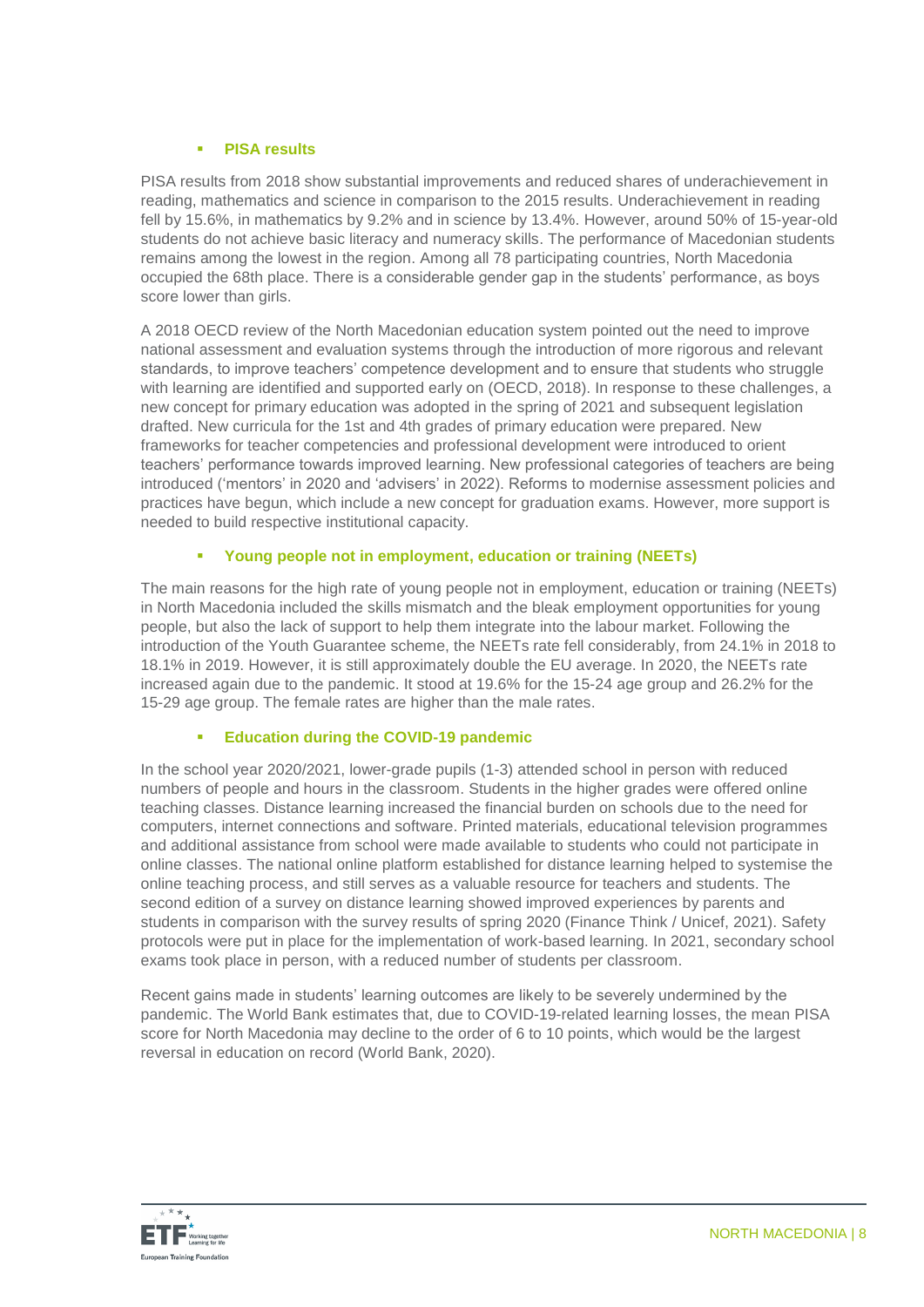# 2.2 VET policy and institutional setting

# **Strategic and legal framework for VET and adult learning**

The Education Strategy and Action Plan 2018-2025 includes chapters on Education, VET and Adult Learning. The government aims to increase the attractiveness, quality and relevance of VET, introduce standards based on learning outcomes and labour market information, increase work-based learning and invest in human and infrastructural resources. Adult learning is recognised as key for improving the overall education attainment of the working-age population. The Strategy prioritises the development of flexible, modular education and training offers for adults, the validation of non-formal and informal learning (VNFIL) and awareness-raising activities.

The VET Law adopted in 2006 is the main legal framework for VET. In 2021, a new draft was prepared and submitted for public consultation. The main changes concern better ways for the inclusion of students with special needs, increased levels of work-based learning and practice-based education, and a separate chapter on Regional VET Centres (RVETCs). These will be at the focus of VET reform efforts in the coming years. RVETCs are expected to include both learners with special needs and learners in need of re-skilling and upskilling. They are expected to optimise their resources and provide more training offers that are relevant to regional labour markets and have been identified in collaboration with local employers. RVETCs will include flexible learning options, as well as VNFIL arrangements. RVETCs should eventually become regional centres of excellence. Major efforts are being taken to provide adequate human and infrastructural resources to the centres. This includes needs analyses, equipment procurement and organisational development. Three centres are being established, in Tetovo, Kumanovo and Ohrid. Two more are planned for 2021 with EU support.

The proportion of VET students in upper secondary education (ISCED level 3) of around 60% remained constant in the last decade.

The Strategy for Adult Education 2019-2023 is aimed at improving the attractiveness and quality of adult education, strengthening the quality of the training offer, developing VNFIL arrangements and improving partnerships. The Law on Adult Education adopted in 2008 has been revised. The main goal was to harmonise it with the Law on the NQF. Proposed changes aim at streamlining the process of verifying adult training programmes and providing a conducive framework for VNFIL.

Adult learning participation in North Macedonia increased slightly to 2.8% in 2019, but fell again to 2.6% in 2020, which compares poorly to the EU average of 9.2%. The current adult training offer of public VET institutions is limited.

# **VET governance and financing arrangements**

The Ministry of Education and Science oversees VET system management, where it falls under the responsibility of the secondary education sector. The Council for Vocational Education and the Council for Adult Education have advisory roles and ensure stakeholder consultation.

The VET Centre at national level is mandated to develop occupational, qualifications and assessment standards, set curricula for VET levels 1 to 5, conduct teacher training and organise counselling activities. The Centre cooperates with national and international partners on matters relating to VET system development and monitoring. Its staffing (7 experts) in relation to the mandate is, however, very limited. The Centre of Adult Education accredits adult training programmes and providers. The State Education Inspectorate carries out inspections in VET, based on the quality indicators developed for schools, while the Bureau for the Development of Education is in charge of the general education subjects also taught in secondary vocational schools.

In 2017, funds to the municipalities for VET schools constituted 65% of the block grants for secondary education. Grants are funded based on a formula that includes the number of students, a 20% bonus

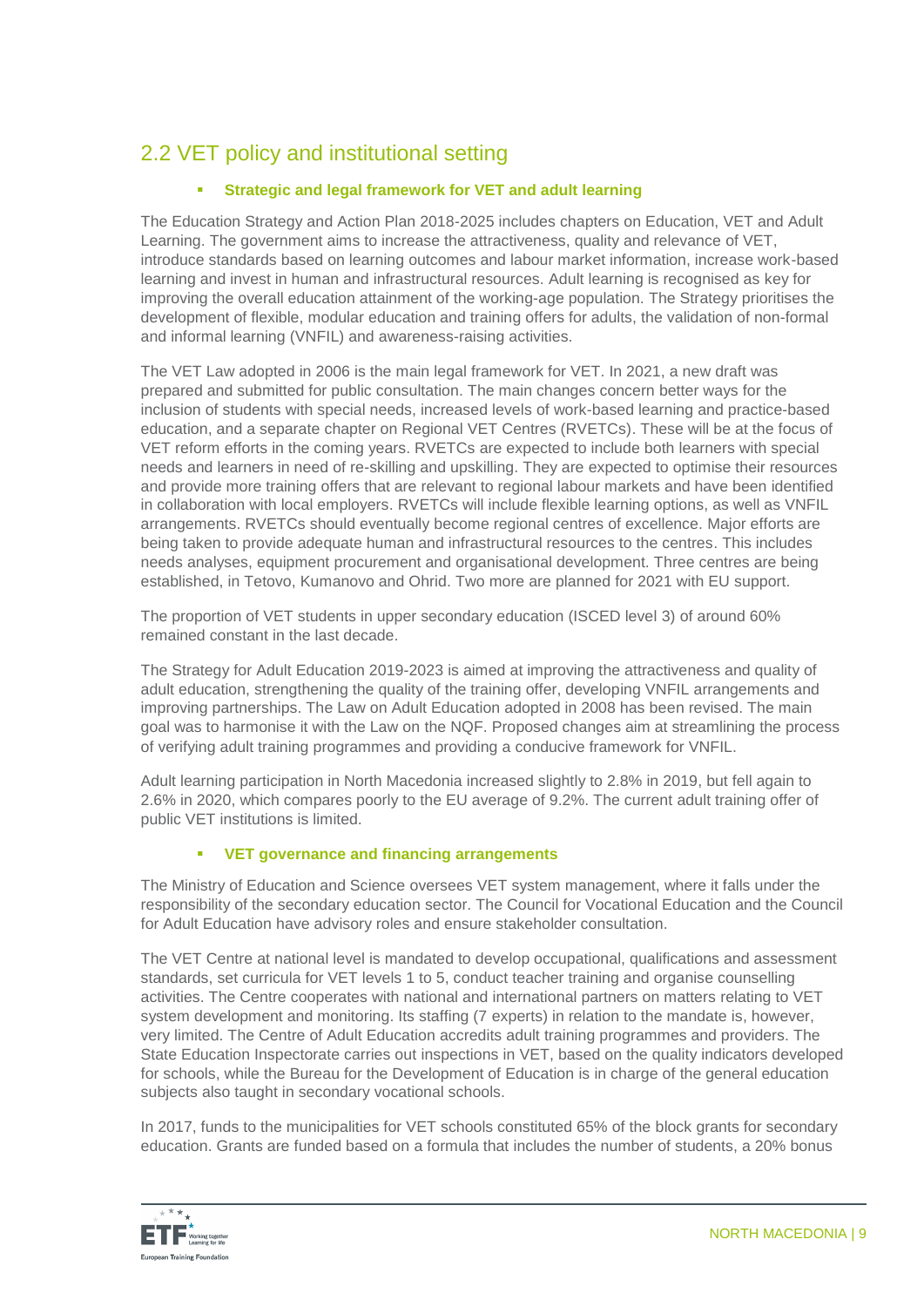for VET, plus a weighting factor for students with special needs. Schools are allowed to generate additional revenue, but few actually do. In 2020, the ETF, together with Helvetas, supported a government group with the work on an improved financing system. Recommendations were made on how to rationalise VET financing and link it more closely with system outcomes (e.g. labour market relevance and inclusion). The proposals are currently being further elaborated. In the 2021 budget, capital investment for VET was envisaged to increase. A substantial proportion of the planned investment will be channelled to the RVETCs.

# **Quality and quality assurance**

The national evaluation system for VET providers is in line with the EQAVET Recommendation. It covers seven criteria: curricula and syllabuses; students' achievements; learning and teaching; student support; school environment; resources; and management and administration. It is carried out in the form of self-assessment by schools, followed up by an external assessment by the State Examination Centre. The Ministry is working to improve this system, with schools currently viewing it mainly as a bureaucratic procedure, rather than a means for allowing continuous improvement. Skills assessments are mostly carried out by the schools themselves. VET students sit the State Matura exam and/or the final VET exam. The VET Centre is currently developing new assessment modalities.

A system for collecting data on labour demand and forecasting future skills needs is still in a development phase. Tracer studies are not carried out on a regular basis. This limits evidence-based policy-making.

The NQF law specifies the procedures for developing and adopting qualifications in vocational education. However, employers consider these to be burdensome. Flexible learning pathways – one of the main aims of the NQF – have yet to materialise. In the autumn of 2021, an EU Twinning Project will start to support further NQF implementation, including streamlining quality assurance procedures and revamping the qualifications database.

The system of monitoring and evaluating teachers' performance is undergoing a major reform.

## **Work-based learning arrangements**

The reformed 4-year modular VET programmes have a mandatory work-based learning component. They were inspired by the dual VET model, which starts from the 3rd year. In the school year 2020/2021, the Minister and Deputy Minister campaigned throughout the country to promote partnerships between VET schools, business communities and municipalities and to encourage students to join the new programmes. As a result, 86 new classes with a dual training component were launched. 1,384 students have enrolled in 44 schools. Agreements were signed with more than 200 companies. In the school year 2021/2022 the ministry offered 2,000 scholarships of MKD 3,500 (ca. €55) monthly to students who enrol in dual VET programmes. 56 new occupational profiles for the academic year 2021/2022 have been verified in consultation with the business community.

## **Digital education and skills**

In the school year 2020/2021, North Macedonia took part in the EU SELFIE pilot. The COVID-19 crisis revealed the need for digitalising education content, but also challenges relating to the 'digital exclusion' of children from poorer households, Roma children and children with disabilities (Finance Think / Unicef, 2021). The ministry undertook actions to implement the reformed primary education curriculum with some digital content. The transformation of teaching materials will take place in stages, starting from grade four in the school year 2021/2022. The ministry has procured 10,000 tablets for socially vulnerable students. The goal is to equip all schools with a library pool of tablets with installed teaching content accessible also offline without internet access. In 2021 the ministry developed a comprehensive strategy for the digitalisation of the education sector.

# **Donor support to education and VET for young people and adults**

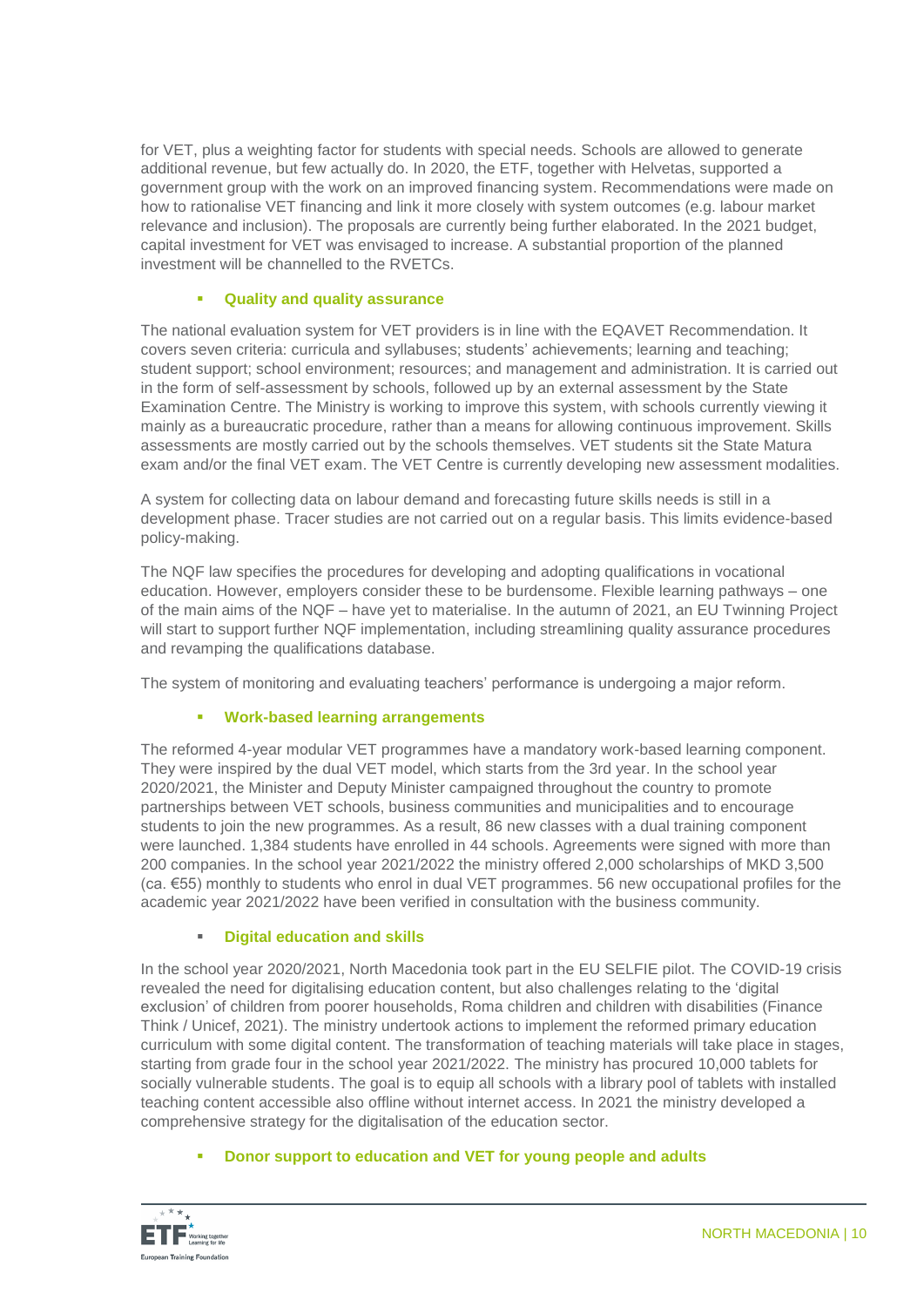The EU's IPA II Action 'EU for Youth' Sector Reform Performance Contract, with a value of €16 million, (2020-2023) aims to improve the quality, relevance and inclusiveness of the national VET system and increase employment opportunities for young men and women. It supports the establishment of RVETCs and the further implementation of Youth Guarantee. Additional actions under IPA II include the Twinning Project 'Further support to the implementation of the NQF' (€1,5 million; 2021- 2024), a project supporting the establishment of two additional RVETCs and a project to help develop a new concept for secondary education.

The World Bank 'Skills Development and Innovation Support Project' has been implemented in the period 2014-2021. Its goal was to enhance the relevance of VET and included a revision of programmes and curricula. Moreover, it covered quality and accountability in higher education.

The World Bank Primary Education Improvement Project (PEIP), with a budget of €21.5 million, was launched in 2021 and will support an improved learning environment and quality of primary education.

The 'E4E-Education for Employment in North Macedonia' (2018-2028), funded by the Swiss government and implemented by Helvetas, supports formal and non-formal VET.

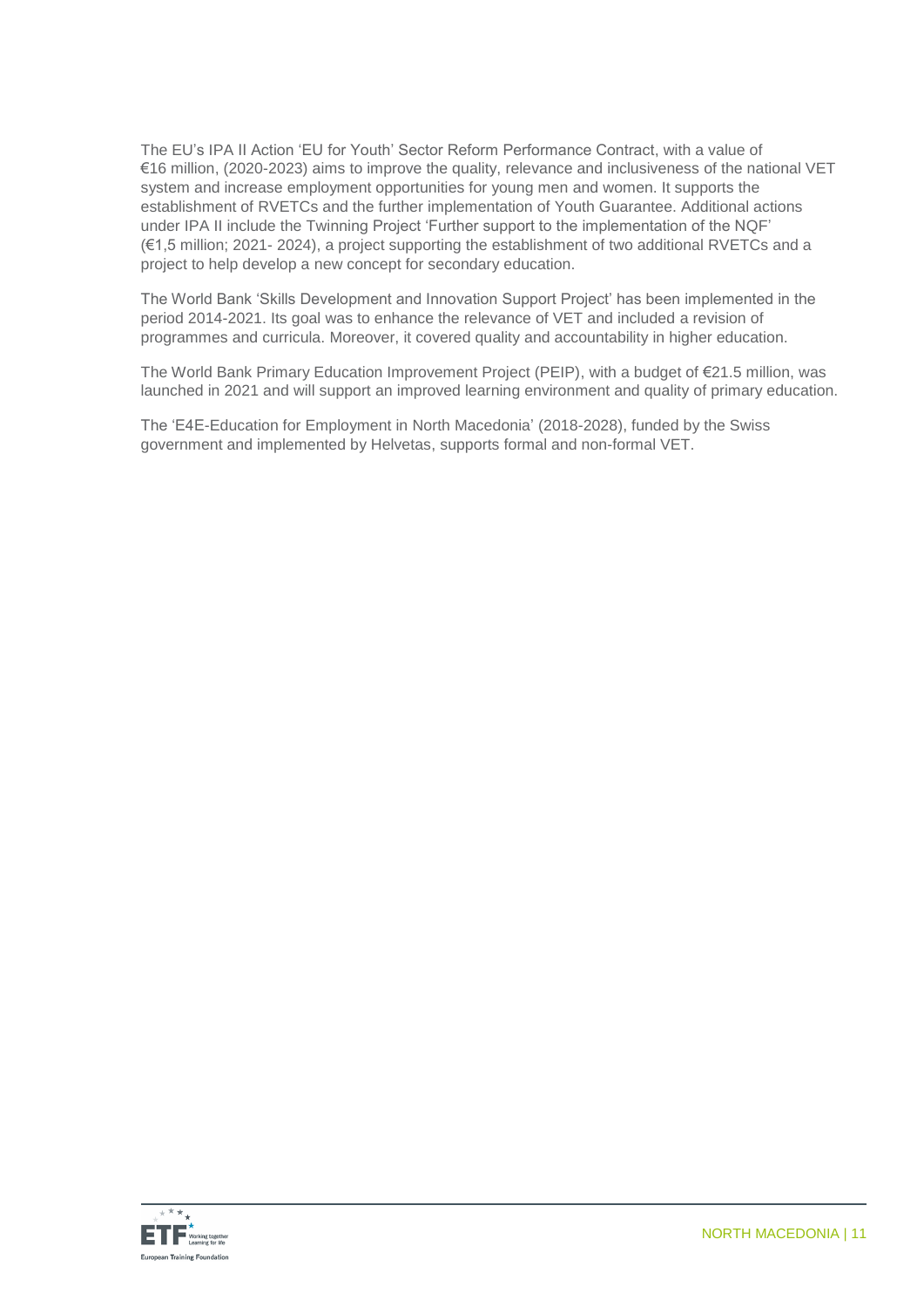# **3. LABOUR MARKET AND EMPLOYMENT**

# 3.1 Trends and challenges

# **Labour market and employment challenges in general**

North Macedonia continues to display poor labour market outcomes. The low activity and high unemployment rates, in particular among young people, point to persisting structural challenges.

The pandemic put to a halt some of the positive labour market trends, which were reflected among others in the steadily growing employment rate over the past 10 years. The activity rate of the population aged 15+ fell from 55.5% in 2019 to 54.6% in 2020. In 2020, the female activity rate amounted to only 44%, merely 1.1% higher than a decade earlier.

The employment rate (15+) fell, albeit only slightly, from 45.9% in 2019 to 45.7% in 2020. This indicates that the employment retention measures by the government to mitigate the impact of the pandemic have been effective at least to some extent. The unemployment rate in the 15+ age group kept falling, from 17.3% in 2019 to 16.4% in 2020.

## **Employment**

From 2015 to 2019, the employment rate increased for all age groups and at similar rates for men and women. However, the employment gap between men and women remains high, with men having a 20% higher chance of being employed than women. Many of the jobs created in recent years relied on government wage subsidies, active labour market measures, public sector jobs and demand created by foreign companies established in special economic zones (OECD, 2021).

The employment rate of recent graduates had increased considerably, by 8 percentage points, from 49.2% in 2018 to 57.2% in 2019. However, it fell again to 54.5% in 2020, indicating the negative impact of the pandemic on young people. This effect had a disproportionate impact on female graduates whose employment rate fell to the level of 2015, while the employment rate of male graduates kept growing. The employment rate of VET graduates is much higher than the employment rate of general education graduates (49.1%, as against 26.5% in 2020), but remains among the lowest in Europe. Young people face a very difficult transition from education to work.

The employment rate of persons with higher education qualifications is considerably higher than that of persons with low qualifications (71.3%, as against 25.3% in 2020). The gap between these two groups has been growing over the past 5 years. The employment rate of persons with medium-level qualifications grew by 5 percentage points in the past 5 years to 55% in 2020.

The structure of employment by occupation indicates a growing demand for employed people with secondary vocational education or higher education.

The labour market is characterised by strong regional disparities. The employment gap between the best-performing south-east and the worst-performing north-east regions reached around 25 percentage points (European Commission, 2021).

The quality of available jobs remains a matter of concern, with inadequate earnings, unstable and unequal working conditions and a lack of security, which all contribute to emigration (ILO, 2020). The proportion of vulnerable workers fell by 7.5 percentage points in the past 5 years, but remains higher than the EU average.

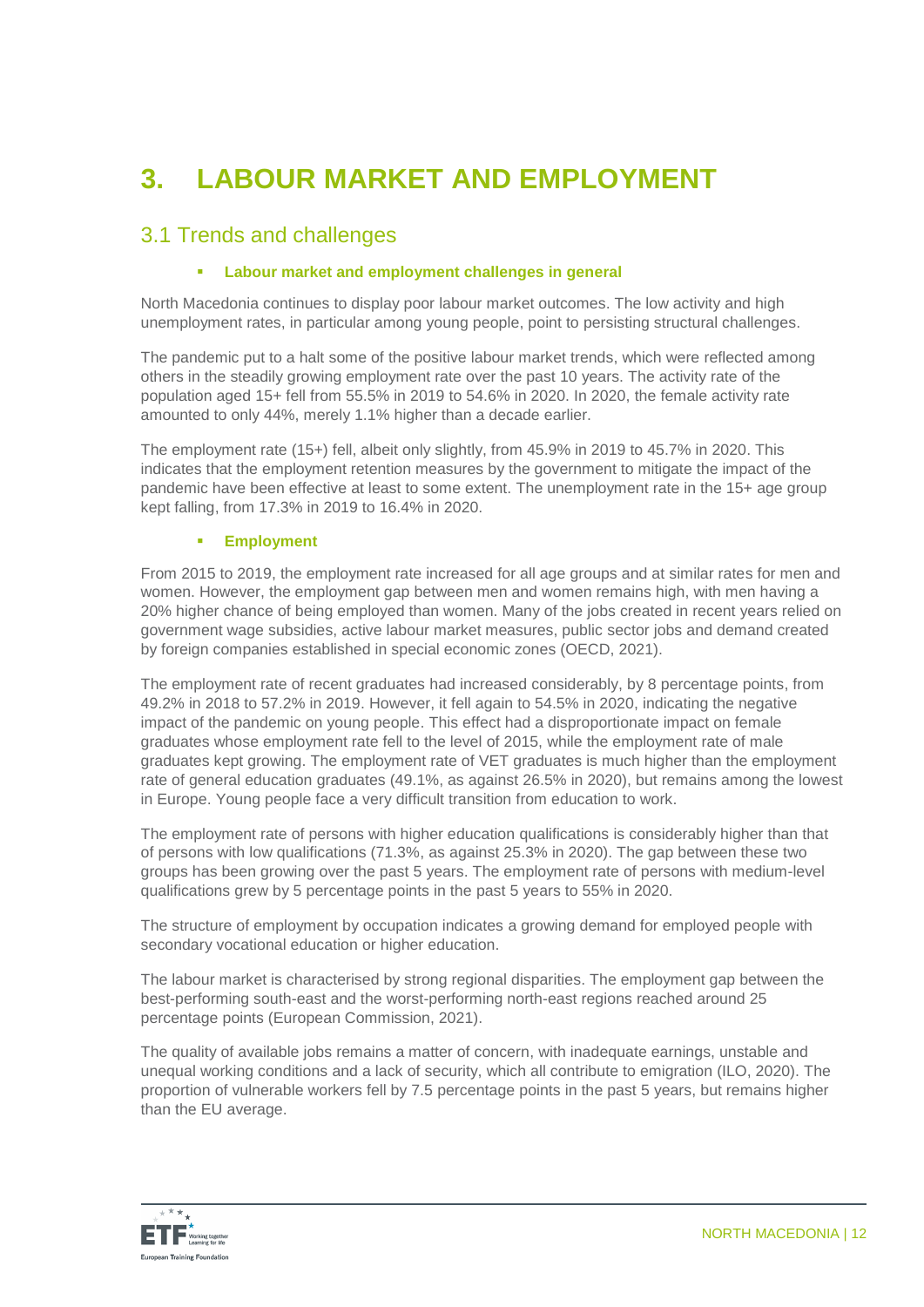The recent skills mismatch study by the ETF (2021[2]) provides evidence of mixed developments during the period 2016-2019, affecting mostly employees with tertiary education attainment whose exposure to vertical mismatch (i.e. working in jobs below their level of education) increased to 25.8% in 2019 from 21.6% in 2016. Among the employees with intermediate level of studies (upper secondary education), the incidence in vertical mismatch decreased from 8.4% in 2016 to 7.6% in 2019. VET graduates are significantly less exposed to mismatched occupations. The proportion of horizontally mismatched employees (i.e. working in occupations different from the field of education) among those above the age of 15 and with any level of education increased from 2016 to 2019, from 65.6% to 67%. The proportion of horizontally mismatched employees with intermediate general education is significantly higher for all age groups than for employees with medium-VET or tertiary education. The biggest difference in the proportion of horizontally mismatched individuals can be observed in the 20-34 age group (71.5% with intermediate general education, compared with 37.8% with intermediate VET education and 71% with tertiary education).

# **Unemployment**

Unemployment has been persistent, but at the same time is improving. During the period 2015-2020, the unemployment rate in the 15+ age group fell from 26.1% to 16.4%. However, it remains more than twice as high as the EU average. It dropped in all age categories, but especially among young people. In 2020, it stood at 35.7% for the 15-24 age group. Young people in North Macedonia are twice as likely to be unemployed as adults. The rate of young people (aged 15-29) who are not in employment, education or training (NEETs) fell from 29.8% in 2018 to 24.5% in 2019. These gains were partially lost during the COVID-19 crisis, which disproportionally hit young people. In 2020, the NEETs rate (in the 15-29 age group) increased to 26.2%.

In 2020, unemployment among low-educated people was 21.4%. The unemployment rate for those with high education was 13.7%, and for those with medium-level education 16.2%. Unemployment among persons with VET qualifications halved in recent years, which indicates an improved matching (ETF, 2021[2]). Long-term unemployment stood at 12.4% of the labour force (15+), in comparison to 2.7% in the EU. Almost 75% of unemployed people are long-term unemployed, but their proportion has been falling steadily since 2015. Low-educated workers are at the highest risk of long-term unemployment, followed by those with intermediate non-VET qualifications (ETF, ibid.).

# **Statistical data collection and labour market information**

The statistical system of North Macedonia is well-developed and provides data in line with Eurostat methodologies. The Public Employment Service Agency (PESA) runs regular surveys to identify labour market skills needs. The survey results are used to inform PESA's employment programmes and services.

# **Poverty**

Poverty rates have dropped in recent years but remain significant. The latest data from the State Statistics Office (2019) show an at-risk-of-poverty rate of 21.9% (EU average 16.8%). Inequality, as measured through the Gini coefficient, is at a level comparable to the EU. These rates do not reflect the effects of the COVID-19 crisis, which had a particularly negative impact on the most vulnerable population. In 2019, 27.8% of children were at risk of poverty. Other groups at particular risk include those with low levels of education and the ethnic communities, in particular the Roma.

In recent years, the government introduced several new legislative acts, such as the Social Protection Law, Child Protection Law and Law on Social Security of Elders, which provided an expanded social protection coverage and an improved framework for response during the pandemic. In 2019, the Guaranteed Minimum Assistance (GMA) was introduced. In view of the pandemic, additional amendments to the Social Protection Law passed in December 2020 allowed for an automatic relaxation of GMA eligibility in the case of a national emergency (Finance Think, 2021). At the same

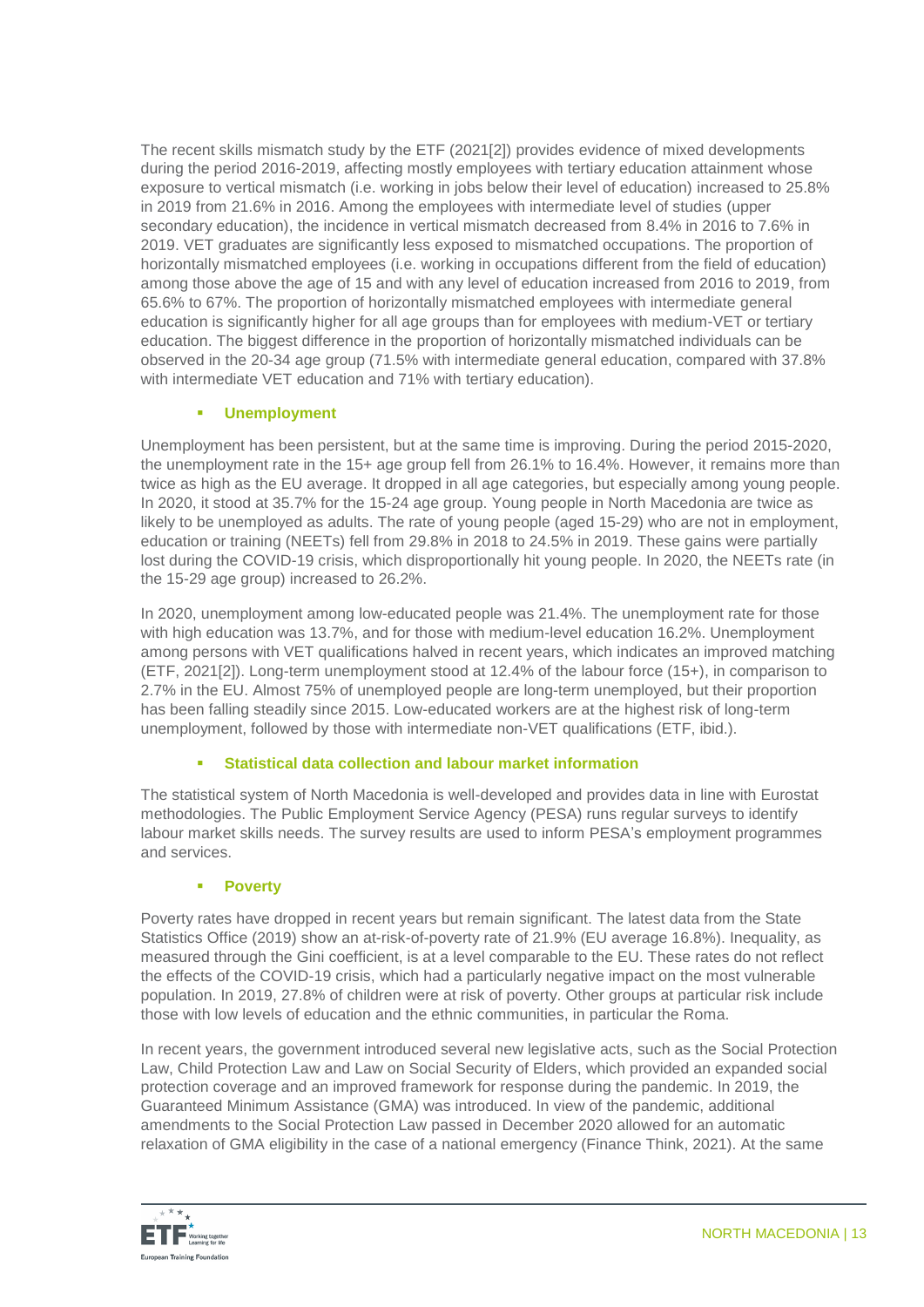time, it became mandatory for all members of households receiving the GMA to participate in active employment programmes. Policy priorities include to further improve the coverage of state support; to target the most needy with a view to reducing a 'creaming effect' (targeting mainly those who have good prospects for social integration); and to improve cooperation between the employment and social services for offering integrated support to beneficiaries.

# 3.2 Employment policy and institutional setting

# **Strategy and legal framework in the employment policy field**

The key strategy documents in the area of employment include the Programme of the Government of the Republic of North Macedonia 2020-2024, the Revised Employment and Social Reform Programme 2022 – (r)ESRP – and the National Employment Strategy. The Ministry of Labour and Social Policy coordinates the development of the latter. PESA elaborates annual operational plans for its active labour market measures and services. The priorities of the Operational Plan 2021 are aimed at fostering job creation and increasing the employability of unemployed people, in particular young people up to the age of 29, the long-term unemployed, women and GMA beneficiaries. In addition, PESA focuses on support to unemployed people who lost their jobs due to the pandemic. The government's objectives include the reduction of unemployment by 3% annually, i.e. maintaining a similar level of progress as in recent years.

# **Initiatives to boost employment**

2020 saw a major increase in the number of registered unemployed people, with almost 50,000 new entries. However, this can be attributed partially to the fact that many people registered to receive the social protection benefit. The net increase in the number of unemployed who lost their jobs due to the COVID-19 crisis had been estimated at around 16,500 at the end of 2020 (ETF [3], 2021).

PESA delivers a whole range of modern services, divided into employment programmes and employment services.

Highly intensive employment programmes are offered to approximately 10% of the registered unemployed people. In 2021 they include:

- self-employment support,
- job creation support in micro, small and medium-sized enterprises,
- wage subsidies (including subsidies targeting people with disabilities),
- vocational training,
- additional state-of-the-art training in highly sought-after IT skills and in newly emerging areas, such as 'green jobs' or e-commerce,
- internships and additional allowance programme for hiring young people in the manufacturing sector.
- A separate programme in the care sector is aimed at providing training and creating jobs in community work, and includes support to the establishment of social enterprises.

Employment programmes in 2021 are planned to include approx. 10,000 persons, which is not a substantial change in relation to 2019 (PESA, 2021).

Employment services include job search support, motivational training, occupational guidance and career counselling, and job mediation. The Operational Plan 2021 envisages a special focus on the activation of unemployed Roma and other persons at risk of social exclusion, with a particular focus on psycho-social support. Additional attention is given to the counselling and motivational support of GAM beneficiaries.

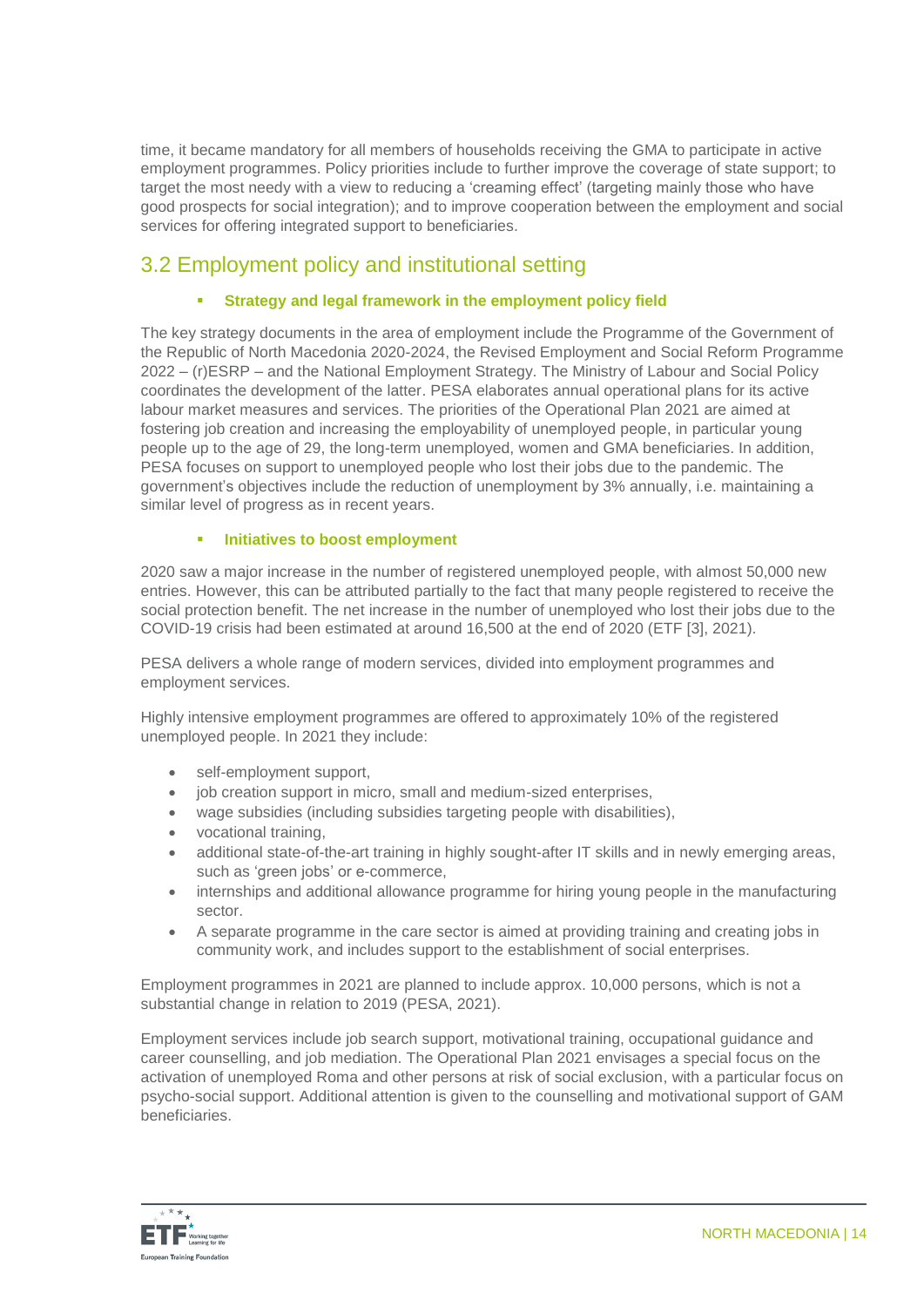PESA has a well-developed approach to individual profiling. Services are tiered by client type: standard services are provided for the ordinary client, while clients with major employability challenges receive tailored, more intensive services.

PESA has a good record of reaching the targets set in its annual plans and of regularly evaluating and revising specific programmes and services. Targeting could be improved through multiple eligibility criteria with a view to reducing 'creaming'. The coverage of unemployed people with employment programmes could be higher if more funding were available (ETF, 2021[3]).

## **Youth Guarantee scheme**

North Macedonia introduced Youth Guarantee (YG) in 2018 as the first non-EU country. The scheme offers support to young people aged 15-29 who register as unemployed for the first time. Support takes the form of employment, continuous education and training or inclusion in active employment programmes within a period of 4 months after registration. The scheme contributed to a substantial reduction of NEETs. In 2018, YG was piloted in three employment centres: in Gostivar, Strumica and Skopje. During 2020-2022, YG is being expanded to the whole country, but will be refocused on the three less developed regions of Polog, the north-east and south-west, and Resen. In 2021, the YG scheme is expected to include a total of 10,000 participants. The IPA II 'EU for Youth' programme supports related measures.

# **Initiatives to increase the capacity of the public employment services**

The PESA budget and special fund has grown steadily over the past 5 years, from  $\epsilon$ 32 million in 2017 to the (planned) €56 million in 2021. The number of employees has also increased, with 35 new staff positions requested in 2021. PESA is considered a strong employment service with qualified staff and adequate procedures in place (EC, 2021). However, the progress achieved does not yet allow for a higher coverage rate, which also remains uneven across regional offices that experience disproportionately high workloads. The ratio of unemployed people per PESA staff member is still too high. Currently, a total of 338 employees deal with over 150,000 unemployed people – a ratio of over 440:1, which compares unfavourably to the ILO quality benchmark of 100:1 (ILO, 2020). PESA is undergoing restructuring to include a new Youth Guarantee Unit.

# **EXECUTE:** Donor support to the employment policy field

The IPA II Action 'EU for Youth' (Sector Reform Contract, duration 2020-2023) supports the further implementation of the Youth Guarantee. The ILO, in collaboration with the ETF, provides some technical assistance towards the further implementation of the scheme.

Another IPA II Action 'Labour Market Activation of Vulnerable Groups' (budget: €4 million) includes a counselling and motivation programme and an employment support programme through training.

Amendments to the Annual Action Programme 2020 signed in September 2020 introduced a new action, 'EU Support for Social and Economic Resilience of North Macedonia', within the sector 'Competitiveness, Innovation, Agriculture and Rural Development'. The programme envisages active employment measures to mitigate the impact of the COVID-19 pandemic on employment by stimulating self-employment, entrepreneurship and direct job creation.

The Swiss Development Agency, United Nations Development Programme (UNDP) and United Nations Office for Project Services (UNOPS) have projects supporting the PESA Operational Plan 2021.

For further information, please contact Maria Rosenstock, European Training Foundation, email: Maria.Rosenstock@etf.europa.eu

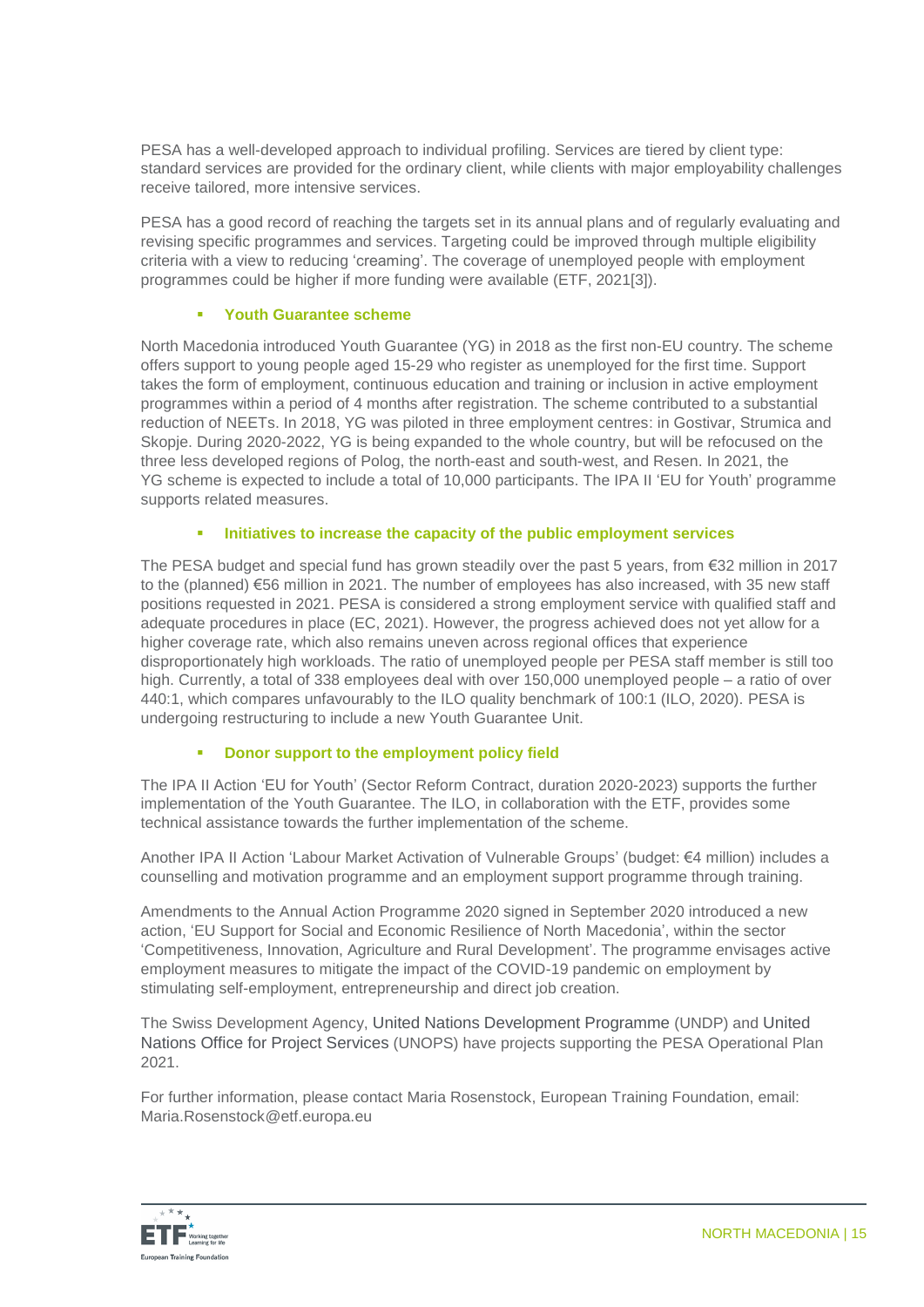# **STATISTICAL ANNEX – NORTH MACEDONIA**

This annex includes annual data from 2010, 2015, 2019 and 2020, or the last available year.

|                | <b>Indicator</b>                                                                                 |                            | 2010    | 2015                        | 2019           | 2020    |
|----------------|--------------------------------------------------------------------------------------------------|----------------------------|---------|-----------------------------|----------------|---------|
| $\overline{1}$ | Total population (,000) $e(1)$                                                                   |                            | 2,070.7 | 2,079.3                     | 2,083.5        | 2,083.4 |
| $\overline{2}$ | Relative size of the youth population (age group<br>15-24 and age in the denominator 15-64, %) c |                            | 22.0    | 19.4                        | 17.8           | 17.4    |
| 3              | GDP growth rate (%)                                                                              |                            | 3.4     | 3.9                         | 3.2            | $-4.5$  |
| $\overline{4}$ | GDP by sector (%)                                                                                | Agriculture value<br>added | 10.1    | 9.7                         | 8.0            | 9.1     |
|                |                                                                                                  | Industry value<br>added    | 21.0    | 23.9                        | 23.5           | 22.6    |
|                |                                                                                                  | Services value<br>added    | 55.1    | 53.7                        | 55.2           | 57.0    |
| 5              | Public expenditure on education (as % of GDP)                                                    |                            | M.D.    | M.D.                        | M.D.           | M.D.    |
| 6              | Public expenditure on education (as % of total<br>public expenditure)                            |                            | M.D.    | M.D.                        | M.D.           | M.D.    |
| $\overline{7}$ | Adult literacy (%)                                                                               |                            | M.D.    | 97.8 <sup>e</sup><br>(2017) | M.D.           | M.D.    |
|                | Educational attainment of                                                                        | Low <sup>(3)</sup>         | 27.6    | 23.1                        | 18.9           | 17.6    |
| 8              | adult population (aged                                                                           | Median <sup>(4)</sup>      | 53.8    | 54.2                        | 56.1           | 54.9    |
|                | 25-64 or 15+) (%) <sup>(2)</sup>                                                                 | High <sup>(5)</sup>        | 18.7    | 22.7                        | 25.0           | 27.6    |
|                | Early leavers from                                                                               | Total                      | 15.5    | 11.4                        | 7.1            | 5.7     |
| 9              | education and training                                                                           | Male                       | 13.7    | 10.0                        | 5.9            | 5.7     |
|                | (aged 18-24) (%) <sup>(6)</sup>                                                                  | Female                     | 17.5    | 12.9                        | 8.4            | 5.8     |
| 10             | Gross enrolment rates in upper secondary<br>education (ISCED level 3) (%)                        |                            | 75.9    | 78.8                        | 71.9<br>(2018) | M.D.    |
| 11             | Share of VET students in upper secondary<br>education (ISCED level 3) (%)                        |                            | 60.0    | 59.5                        | 59.9<br>(2018) | M.D.    |
| 12             | Tertiary education attainment (aged 30-34) (%)                                                   |                            | 21.8    | 30.6                        | 35.8           | 37.7    |
|                | Participation in training /<br>lifelong learning (age<br>group 25-64) by sex (%)                 | Total                      | 3.5     | 2.6                         | 2.8            | 2.6     |
|                |                                                                                                  | Male                       | 3.4     | 2.7                         | 2.8            | 2.5     |
|                |                                                                                                  | Female                     | 3.6     | 2.5                         | 2.7            | 2.7     |
|                | Participation in training /<br>lifelong learning (age<br>group 25-64) by<br>education (%)        | Low <sup>(3)</sup>         | 0.2     | 0.2                         | 0.2            | 0.2     |
| 13             |                                                                                                  | Median <sup>(4)</sup>      | 4.3     | 2.9                         | 3.4            | 3.4     |
|                |                                                                                                  | High <sup>(5)</sup>        | 8.8     | 6.1                         | 4.5            | 4.0     |
|                | Participation in training /<br>lifelong learning (age<br>group 25-64) by working<br>status (%)   | Inactive                   | 4.5     | 3.1                         | 3.9            | 3.4     |
|                |                                                                                                  | Employed                   | 3.7     | 2.6                         | 2.2            | 2.4     |
|                |                                                                                                  | Unemployed                 | 1.6     | 2.1                         | 2.9            | 2.3     |
| 14             | Low achievement in<br>reading, mathematics and<br>science - PISA (%)                             | Reading                    | N.A.    | 70.7                        | 55.1<br>(2018) | N.A.    |
|                |                                                                                                  | <b>Mathematics</b>         | N.A.    | 70.2                        | 61.0<br>(2018) | N.A.    |
|                |                                                                                                  | Science                    | N.A.    | 62.9                        | 49.5<br>(2018) | N.A.    |
|                | Activity rate (aged 15+)<br>(% )                                                                 | Total                      | 55.7    | 55.4                        | 55.5           | 54.6    |
| 15             |                                                                                                  | Male                       | 68.6    | 67.4                        | 66.1           | 65.4    |
|                |                                                                                                  | Female                     | 42.9    | 43.5                        | 44.9           | 44.0    |

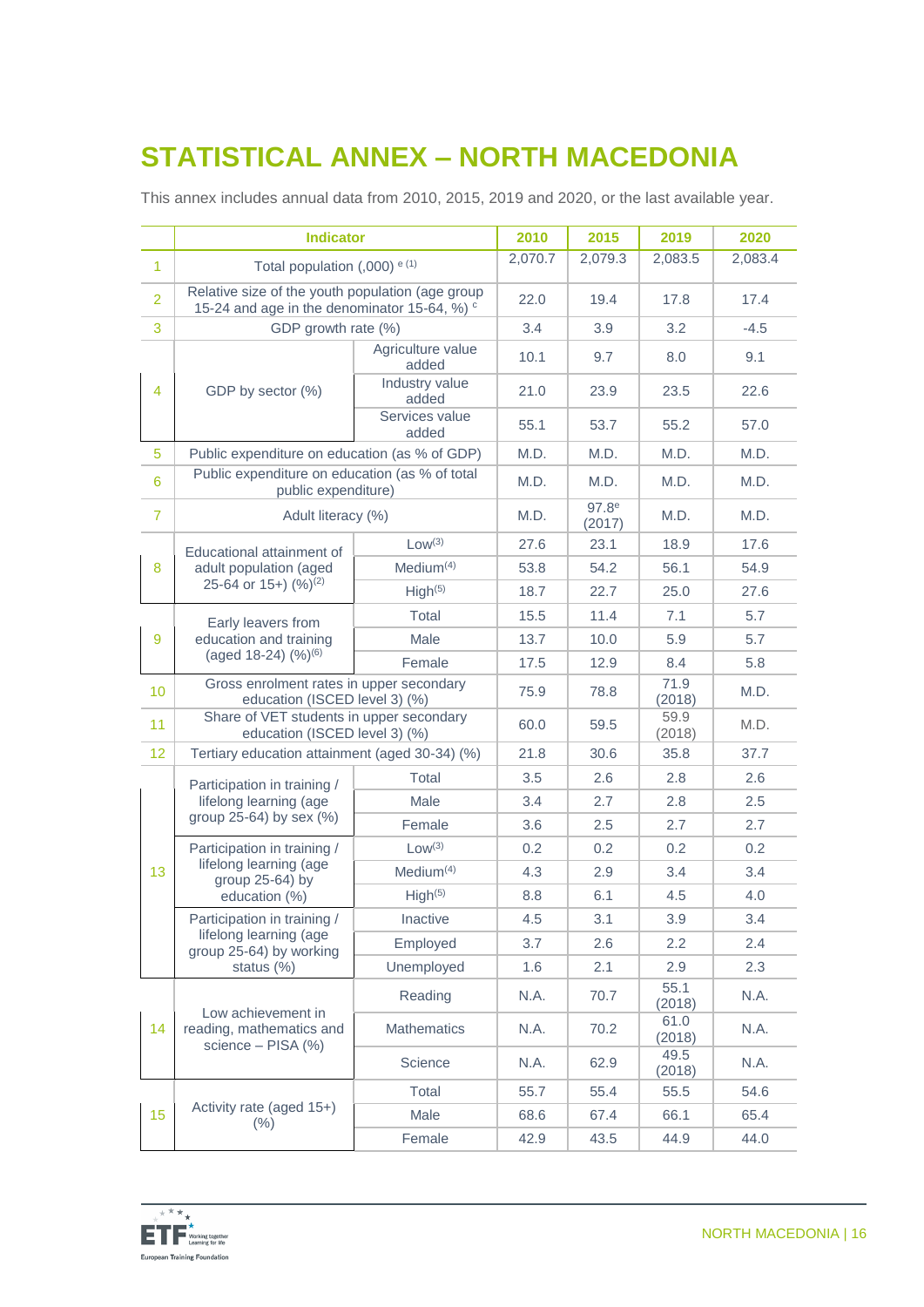| 16 | Inactivity rate (aged 15+)<br>$(9/6)$ <sup>C</sup>                                            | <b>Total</b>        | 44.3 | 44.6 | 44.5 | 45.4 |
|----|-----------------------------------------------------------------------------------------------|---------------------|------|------|------|------|
|    |                                                                                               | Male                | 31.4 | 32.6 | 33.9 | 34.6 |
|    |                                                                                               | Female              | 57.1 | 56.5 | 55.1 | 56.0 |
|    | Employment rate (aged<br>$15+)$ (%)                                                           | Total               | 37.9 | 40.9 | 45.9 | 45.7 |
| 17 |                                                                                               | Male                | 46.7 | 49.4 | 55.2 | 54.5 |
|    |                                                                                               | Female              | 29.1 | 32.6 | 36.7 | 37.0 |
| 18 | Employment rate by<br>educational attainment (%<br>aged 15+%) (6)                             | Low <sup>(3)</sup>  | 23.5 | 25.6 | 26.1 | 25.3 |
|    |                                                                                               | Medium $(4)$        | 47.8 | 50.1 | 56.1 | 55   |
|    |                                                                                               | High <sup>(5)</sup> | 65.0 | 65.2 | 71.0 | 71.3 |
|    | Employment by sector<br>(aged $15+$ ) $(\%)^C$                                                | Agriculture         | M.D. | 17.9 | 13.9 | 12.0 |
| 19 |                                                                                               | Industry            | M.D. | 30.5 | 31.1 | 30.9 |
|    |                                                                                               | <b>Services</b>     | M.D. | 51.6 | 55.0 | 57.0 |
| 20 | Incidence of self-employment (aged 15+) (%)                                                   |                     | 28.5 | 26.1 | 21.1 | 18.1 |
| 21 | Incidence of vulnerable employment (aged 15+)<br>(%)                                          |                     | 23.1 | 21.8 | 17.2 | 14.3 |
|    | Unemployment rate<br>(aged 15+) (%) <sup>(6)</sup>                                            | Total               | 32.0 | 26.1 | 17.3 | 16.4 |
| 22 |                                                                                               | Male                | 31.9 | 26.8 | 16.5 | 16.7 |
|    |                                                                                               | Female              | 32.3 | 25.1 | 18.4 | 15.9 |
|    | Unemployment rate by<br>educational attainment<br>(aged $15+$ ) $(%)^{(6)}$                   | Low <sup>(3)</sup>  | 39.0 | 29.9 | 23.4 | 21.4 |
| 23 |                                                                                               | Medium $(4)$        | 32.1 | 26.6 | 16.6 | 16.2 |
|    |                                                                                               | High <sup>(5)</sup> | 21.8 | 21.1 | 14.3 | 13.7 |
| 24 | Long-term unemployment rate (aged $15+)$ (%) <sup>(6)</sup>                                   |                     | 26.6 | 21.3 | 12.4 | 12.4 |
|    | Youth unemployment rate<br>(aged 15-24) (%)                                                   | Total               | 53.7 | 47.3 | 35.6 | 35.7 |
| 25 |                                                                                               | Male                | 53.9 | 49.7 | 33.4 | 34.0 |
|    |                                                                                               | Female              | 53.3 | 43.3 | 38.9 | 38.6 |
| 26 | Proportion of people aged<br>15-24 not in employment,<br>education or training<br>(NEETs) (%) | Total               | 25.5 | 24.7 | 18.1 | 19.6 |
|    |                                                                                               | Male                | 25.1 | 24.5 | 17.1 | 19.4 |
|    |                                                                                               | Female              | 25.9 | 24.9 | 19.2 | 19.8 |

#### Last update: September 2021

Sources:

Indicators 8, 9, 12, 13, 15, 16, 17, 18, 19, 20, 21, 22, 23, 24, 25, 26 – Eurostat.

Indicator 14 – Organisation for Economic Co-operation and Development (OECD).

Indicators 7,10, 11 – United Nations Educational, Scientific and Cultural Organization (UNESCO), Institute for Statistics.

Indicators 1, 2, 3, 4 – The World Bank, World Development Indicators database.

#### Notes:

(1) Mid-year estimations

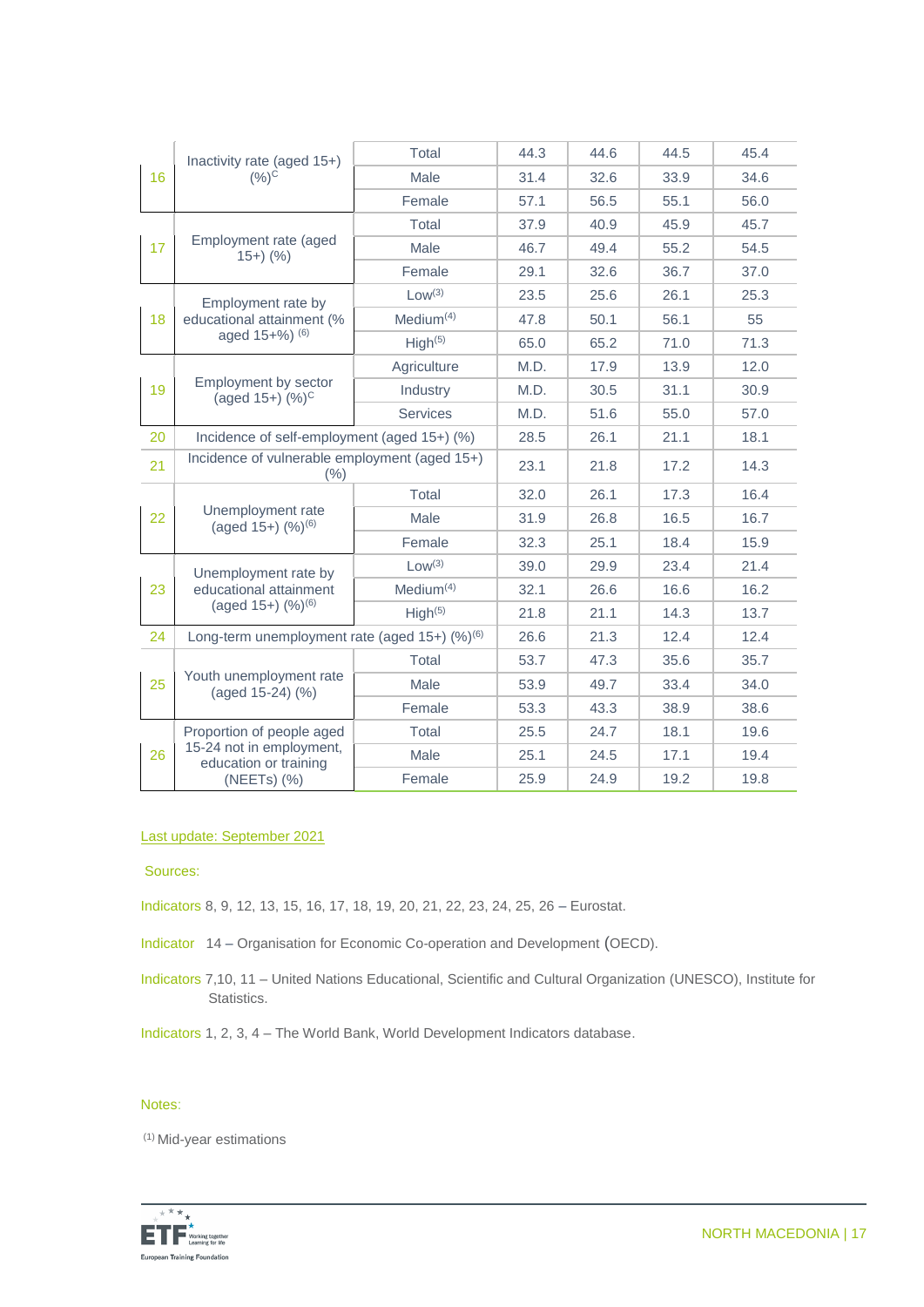- (2) Active population
- $(3)$  Low primary and basic general education
- (4) Medium general secondary and vocational-technical education
- $(5)$  High secondary special and higher education
- (6) Age group 15-74

## Legend:

- e = estimated
- $c =$  calculated
- N.A. = Not applicable
- M.D. = Missing data

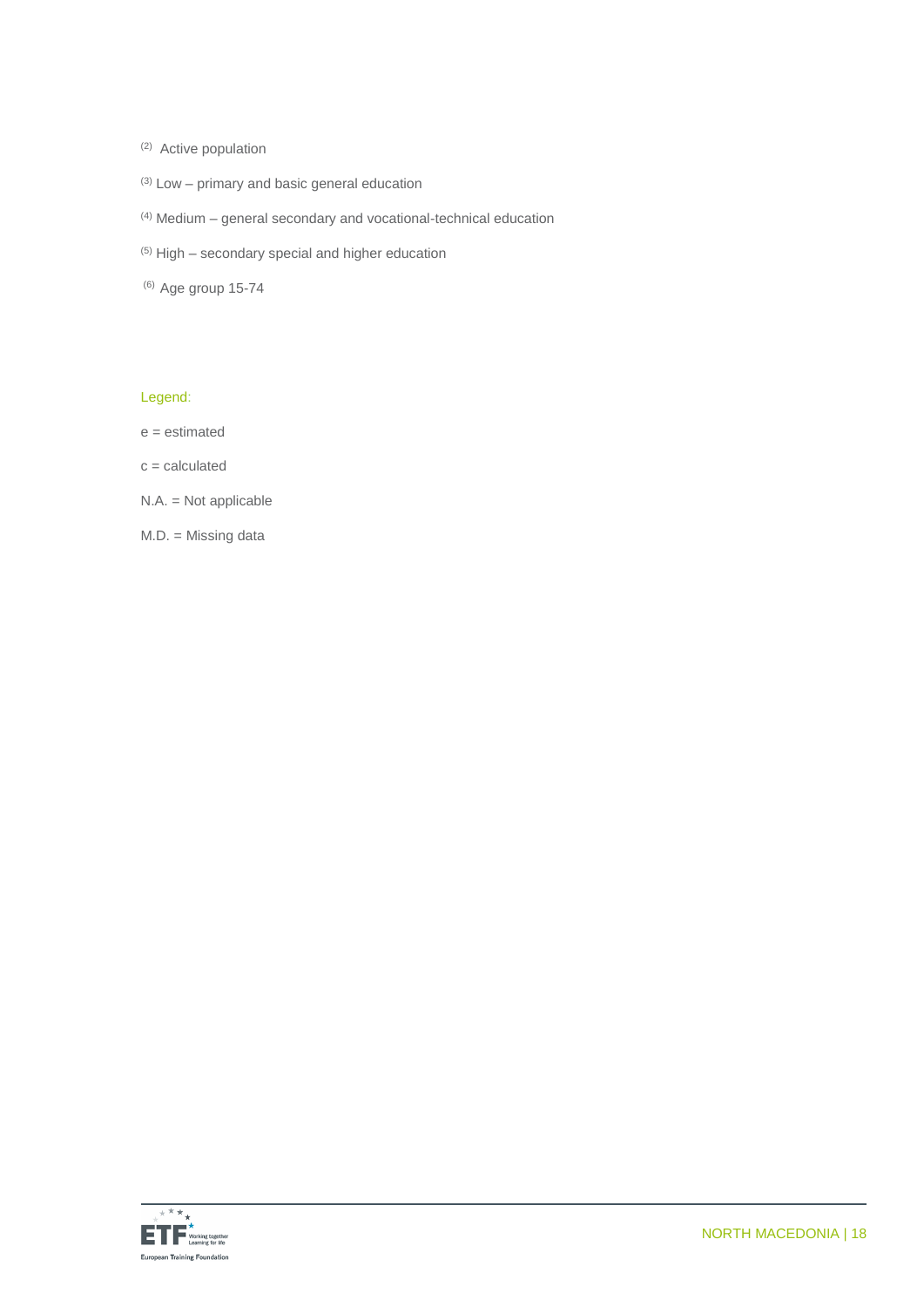# **ANNEX: DEFINITIONS OF INDICATORS**

|                | <b>Description</b>                                                    | <b>Definition</b>                                                                                                                                                                                                                                                                                                                                                                                                                                                                                                                                    |
|----------------|-----------------------------------------------------------------------|------------------------------------------------------------------------------------------------------------------------------------------------------------------------------------------------------------------------------------------------------------------------------------------------------------------------------------------------------------------------------------------------------------------------------------------------------------------------------------------------------------------------------------------------------|
| 1              | Total population ('000)                                               | The total population is estimated as the number of people having their<br>usual residence in a country on 1 January of the respective year.<br>When information on the usually resident population is not available,<br>countries may report legal or registered residents.                                                                                                                                                                                                                                                                          |
| $\overline{2}$ | Relative size of the youth<br>population (age group 15-24) (%)        | This is the ratio of the youth population (aged 15-24) to the<br>working-age population, usually aged 15-64 (74)/15+.                                                                                                                                                                                                                                                                                                                                                                                                                                |
| 3              | GDP growth rate (%)                                                   | Annual percentage growth rate of GDP at market prices based on<br>constant local currency. Aggregates are based on constant 2010<br>US dollars. GDP is the sum of gross value added by all resident<br>producers in the economy plus any product taxes and minus any<br>subsidies not included in the value of the products. It is calculated<br>without making deductions for depreciation of fabricated assets or for<br>depletion and degradation of natural resources.                                                                           |
| 4              | GDP by sector (%)                                                     | The proportion of value added from Agriculture, Industry and<br>Services.                                                                                                                                                                                                                                                                                                                                                                                                                                                                            |
|                |                                                                       | Agriculture corresponds to ISIC divisions 1-5 and includes forestry,<br>hunting and fishing, as well as the cultivation of crops and livestock<br>production. Value added is the net output of a sector after adding up<br>all outputs and subtracting intermediate inputs. It is calculated without<br>making deductions for depreciation of fabricated assets or depletion<br>and degradation of natural resources. The origin of value added is<br>determined by the International Standard Industrial Classification<br>(ISIC), Revision 3 or 4. |
| 5              | Public expenditure on education<br>(as % of GDP)                      | Public expenditure on education expressed as a percentage of GDP.                                                                                                                                                                                                                                                                                                                                                                                                                                                                                    |
|                |                                                                       | Generally, the public sector funds education either by directly bearing<br>the current and capital expenses of educational institutions or by<br>supporting students and their families with scholarships and public<br>loans, as well as by transferring public subsidies for educational<br>activities to private firms or non-profit organisations (transfer to private<br>households and companies). Both types of transaction together are<br>reported as total public expenditure on education.                                                |
| 6              | Public expenditure on education<br>(as % of total public expenditure) | Public expenditure on education expressed as a percentage of total<br>public expenditure.                                                                                                                                                                                                                                                                                                                                                                                                                                                            |
|                |                                                                       | Generally, the public sector funds education either by directly bearing<br>the current and capital expenses of educational institutions or by<br>supporting students and their families with scholarships and public<br>loans, as well as by transferring public subsidies for educational<br>activities to private firms or non-profit organisations (transfer to private<br>households and companies). Both types of transaction together are<br>reported as total public expenditure on education.                                                |
| 7              | Adult literacy (%)                                                    | Adult literacy is the percentage of the population aged 15 and over<br>who can both read and write a short simple statement on their<br>everyday life and understand it. Generally, 'literacy' also<br>encompasses 'numeracy' - the ability to make simple arithmetic<br>calculations.                                                                                                                                                                                                                                                               |

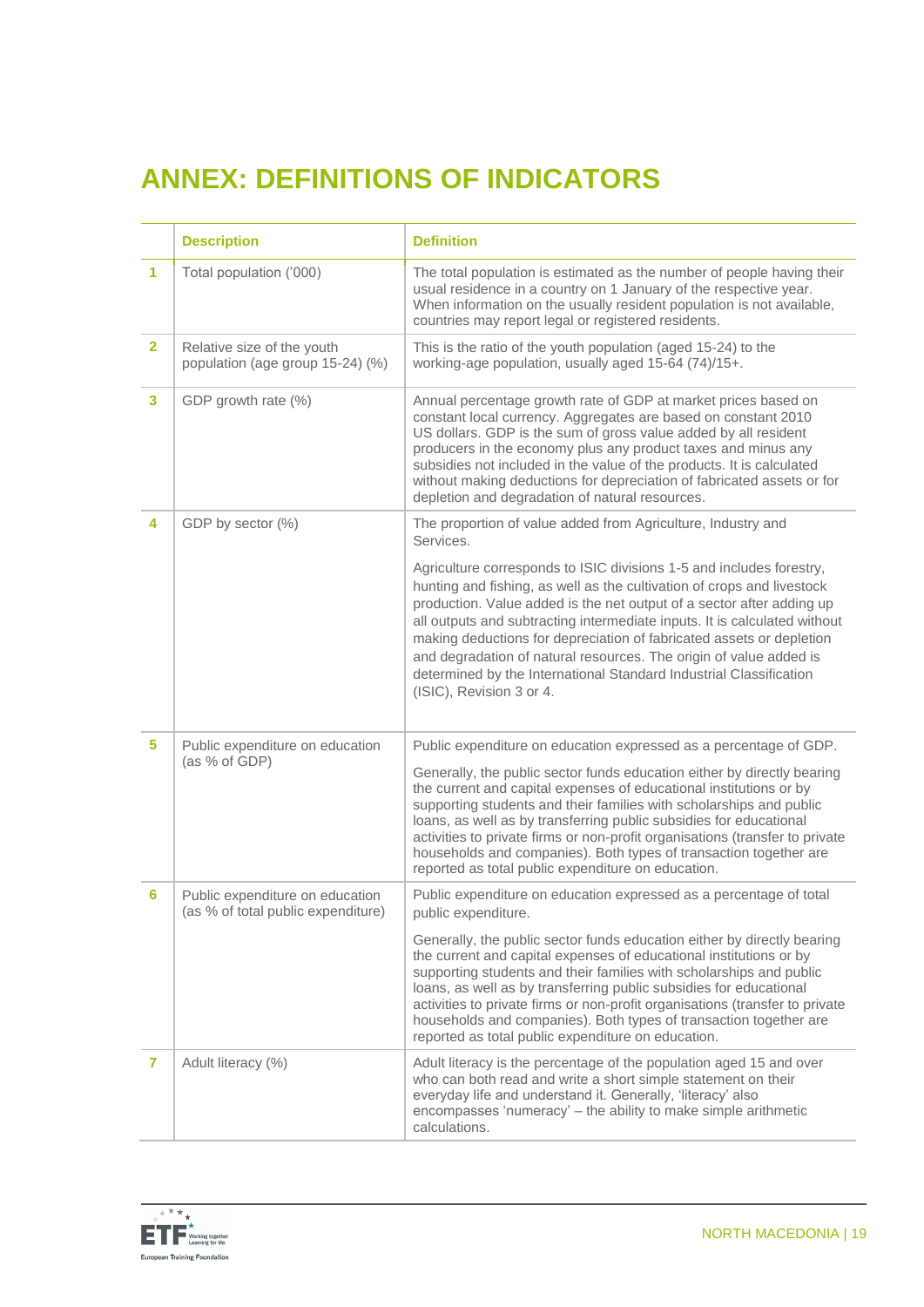|         | <b>Description</b>                                                                 | <b>Definition</b>                                                                                                                                                                                                                                                                                                                                                                                                                                                                                                                                                  |
|---------|------------------------------------------------------------------------------------|--------------------------------------------------------------------------------------------------------------------------------------------------------------------------------------------------------------------------------------------------------------------------------------------------------------------------------------------------------------------------------------------------------------------------------------------------------------------------------------------------------------------------------------------------------------------|
| 8       | Educational attainment of the<br>adult population (25-64 or aged<br>$15+)$ (%)     | Educational attainment refers to the highest educational level<br>achieved by individuals, expressed as a percentage of all persons in<br>that age group.                                                                                                                                                                                                                                                                                                                                                                                                          |
|         |                                                                                    | This is usually measured in terms of the highest educational<br>programme successfully completed, which is typically certified by a<br>recognised qualification. Recognised intermediate qualifications are<br>classified at a lower level than the programme itself.                                                                                                                                                                                                                                                                                              |
| 9       | Early leavers from education and<br>training (age group 18-24) (%)                 | Early leavers from education and training are defined as the<br>percentage of the population aged 18-24 with, at most, lower<br>secondary education who were not in further education or training<br>during the 4 weeks preceding the survey. Lower secondary education<br>refers to ISCED 1997 levels 0-2 and 3C short (i.e. programmes lasting<br>under 2 years) for data up to 2013, and to ISCED 2011 levels 0-2 for<br>data from 2014 onwards.                                                                                                                |
| 10      | Gross enrolment rates in upper<br>secondary education (ISCED<br>level $3)$ $(\% )$ | The number of students enrolled in a given level of education,<br>regardless of age, expressed as a percentage of the official<br>school-age population corresponding to the same level of education.                                                                                                                                                                                                                                                                                                                                                              |
| 11      | Share of VET students in upper<br>secondary education (ISCED<br>level $3)$ $(\% )$ | The total number of students enrolled in vocational programmes at a<br>given level of education (in this case, upper secondary), expressed as<br>a percentage of the total number of students enrolled in all<br>programmes (vocational and general) at that level.                                                                                                                                                                                                                                                                                                |
| $12 \,$ | Tertiary education attainment<br>(aged 30-34) (%)                                  | Tertiary attainment is calculated as the percentage of the population<br>aged 30-34 who have successfully completed tertiary studies<br>(e.g. university or a higher technical institution). Educational<br>attainment refers to ISCED 1997 levels 5-6 up to 2013, and ISCED<br>2011 levels 5-8 from 2014 onwards.                                                                                                                                                                                                                                                 |
| 13      | Participation in training / lifelong<br>learning (age group 25-64) (%)             | Participants in lifelong learning are persons aged 25-64 who stated<br>that they received education or training in the 4 weeks preceding the<br>survey (numerator). The denominator is the total population of the<br>same age group, excluding those who did not answer the question on<br>participation in education and training. The information collected<br>relates to all education or training, whether or not it is relevant to the<br>respondent's current or possible future job. If a different reference<br>period is used, this should be indicated. |
| 14      | Low achievement in reading,<br>mathematics and science - PISA<br>$(\% )$           | Low achievers are those 15-year-olds who are failing to reach level 2<br>on the PISA scale for reading, mathematics and science.                                                                                                                                                                                                                                                                                                                                                                                                                                   |
| 15      | Activity rate (aged 15+) (%)                                                       | The activity rate is calculated by dividing the active population by the<br>population of the same age group. The active population (also called<br>'labour force') is defined as the sum of employed and unemployed<br>people. The inactive population consists of all people who are<br>classified as neither employed nor unemployed.                                                                                                                                                                                                                           |
| 16      | Inactivity rate (aged 15+) (%)                                                     | The inactivity / out of the labour force rate is calculated by dividing the<br>inactive population by the population of the same age group. The<br>inactive population consists of all people who are classified as neither<br>employed nor unemployed.                                                                                                                                                                                                                                                                                                            |
| 17      | Employment rate (aged 15+) (%)                                                     | The employment rate is calculated by dividing the number of<br>employed people by the population of the same age group. Employed<br>people are all people who worked at least 1 hour for pay or profit<br>during the reference period or were temporarily absent from such<br>work. If a different age group is used, this should be indicated.                                                                                                                                                                                                                    |

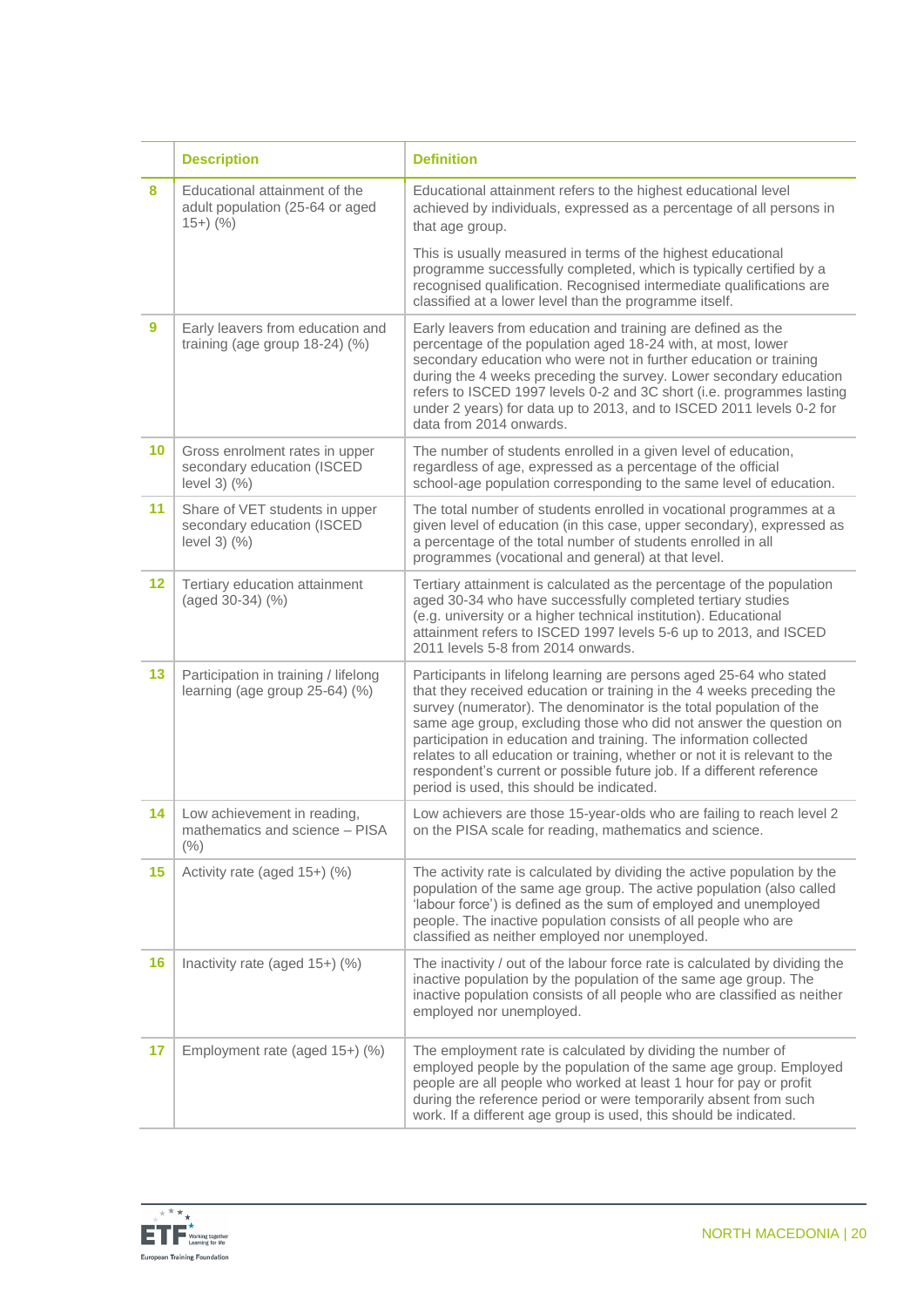|    | <b>Description</b>                                                | <b>Definition</b>                                                                                                                                                                                                                                                                                                                                                                                                                                                                                                                                                                                                                                                                                                                                                                                                                                                                                                                          |
|----|-------------------------------------------------------------------|--------------------------------------------------------------------------------------------------------------------------------------------------------------------------------------------------------------------------------------------------------------------------------------------------------------------------------------------------------------------------------------------------------------------------------------------------------------------------------------------------------------------------------------------------------------------------------------------------------------------------------------------------------------------------------------------------------------------------------------------------------------------------------------------------------------------------------------------------------------------------------------------------------------------------------------------|
| 18 | Employment rate by educational<br>attainment (% aged 15+)         | The employment rate is calculated by dividing the number of<br>employed persons by the population of the same age group.<br>Employed persons are all persons who worked at least 1 hour for pay<br>or profit during the reference period or were temporarily absent from<br>such work. If a different age group is used, this should be indicated.                                                                                                                                                                                                                                                                                                                                                                                                                                                                                                                                                                                         |
|    |                                                                   | Educational levels refer to the highest educational level successfully<br>completed. Three levels are considered: Low (ISCED levels 0-2),<br>Medium (ISCED levels 3-4) and High (ISCED 1997 levels 5-6, and<br>ISCED 2011 levels 5-8).                                                                                                                                                                                                                                                                                                                                                                                                                                                                                                                                                                                                                                                                                                     |
| 19 | Employment by sector (%)                                          | This indicator provides information on the relative importance of<br>different economic activities with regard to employment. Data are<br>presented by broad branches of economic activity (i.e. Agriculture/<br>Industry/Services) based on the International Standard Industrial<br>Classification of All Economic Activities (ISIC). In Europe, the<br>Statistical Classification of Economic Activities in the European<br>Community (NACE) is consistent with ISIC.                                                                                                                                                                                                                                                                                                                                                                                                                                                                   |
| 20 | Incidence of self-employment (%)                                  | The incidence of self-employment is expressed by the number of<br>self-employed workers (i.e. employers + own-account workers +<br>contributing family workers) as a proportion of the total employed.                                                                                                                                                                                                                                                                                                                                                                                                                                                                                                                                                                                                                                                                                                                                     |
| 21 | Incidence of vulnerable<br>employment (%)                         | The incidence of vulnerable employment is expressed by the number<br>of own-account workers and contributing family workers as a<br>proportion of the total employed.                                                                                                                                                                                                                                                                                                                                                                                                                                                                                                                                                                                                                                                                                                                                                                      |
| 22 | Unemployment rate (aged 15+)<br>(% )                              | The unemployment rate represents unemployed people as a<br>percentage of the labour force. The labour force is the total number of<br>people who are employed or unemployed. Unemployed people<br>comprise those aged 15-64 or 15+ who were without work during the<br>reference week; are currently available for work (were available for<br>paid employment or self-employment before the end of the 2 weeks<br>following the reference week); are actively seeking work, i.e. had<br>taken specific steps in the 4-week period ending with the reference<br>week to seek paid employment or self-employment; or had found a<br>job to start later (within a period of 3 months, at most).                                                                                                                                                                                                                                              |
| 23 | Unemployment rate by<br>educational attainment (aged 15+)<br>(% ) | The unemployment rate represents unemployed people as a<br>percentage of the labour force. The labour force is the total number of<br>people who are employed or unemployed. Unemployed people<br>comprise those aged 15-64 or 15+ who were without work during the<br>reference week; are currently available for work (were available for<br>paid employment or self-employment before the end of the 2 weeks<br>following the reference week); are actively seeking work, i.e. had<br>taken specific steps in the 4-week period ending with the reference<br>week to seek paid employment or self-employment, or had found a<br>job to start later (within a period of 3 months, at most). Educational<br>levels refer to the highest educational level successfully completed.<br>Three levels are considered: Low (ISCED levels 0-2), Medium (ISCED<br>levels 3-4) and High (ISCED 1997 levels 5-6, and ISCED 2011<br>levels $5-8$ ). |
| 24 | Long-term unemployment rate<br>(aged 15+) (%)                     | The long-term unemployment rate is the proportion of people in the<br>total active population who have been unemployed for 12 months or<br>more, expressed as a percentage. The duration of unemployment is<br>defined as the duration of a search for a job or as the period of time<br>since the last job was held (if this period is shorter than the duration of<br>the search for a job).                                                                                                                                                                                                                                                                                                                                                                                                                                                                                                                                             |

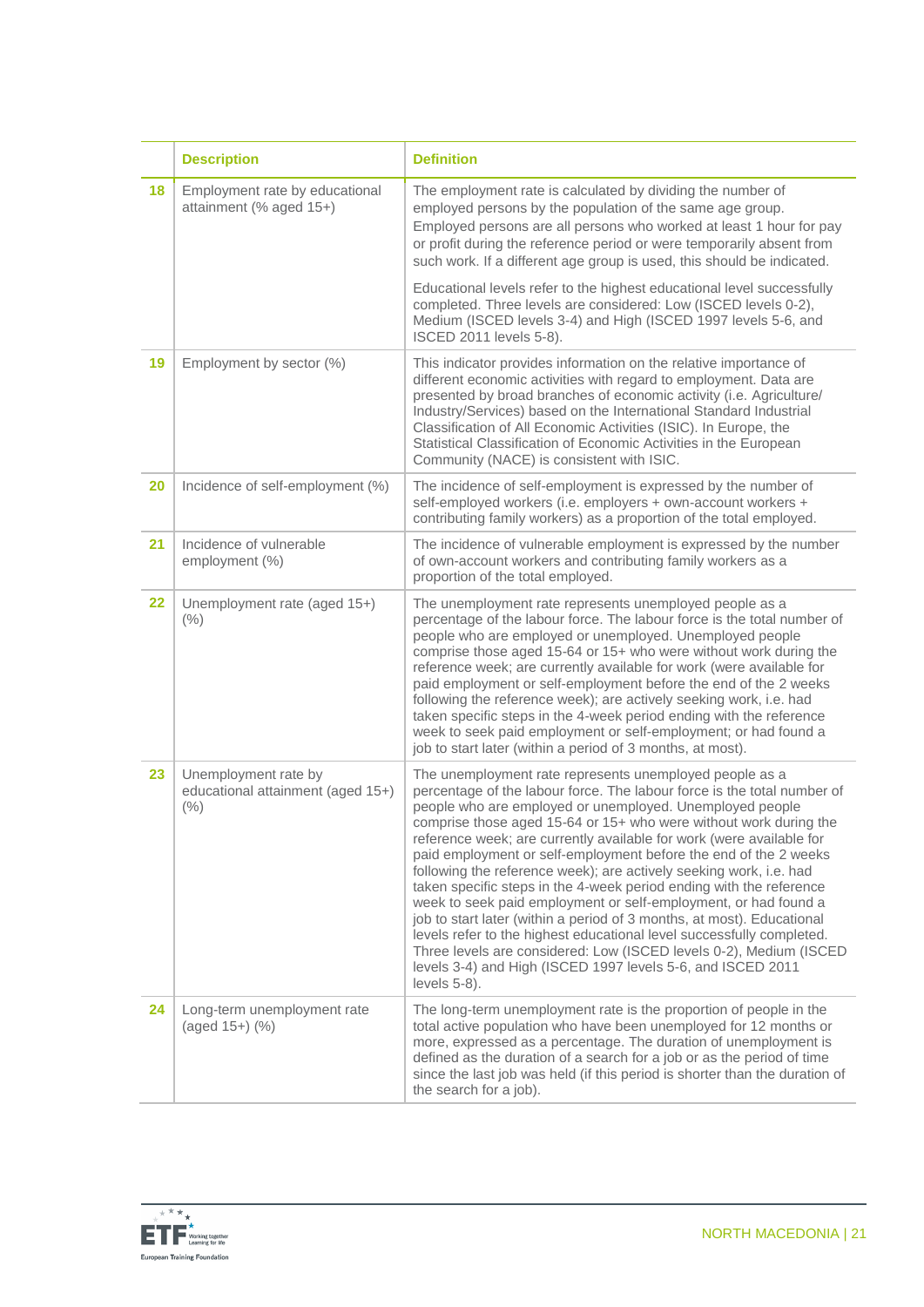|    | <b>Description</b>                                                                         | <b>Definition</b>                                                                                                                                                                                                                                                                                                                                                                                                                                                                                                             |
|----|--------------------------------------------------------------------------------------------|-------------------------------------------------------------------------------------------------------------------------------------------------------------------------------------------------------------------------------------------------------------------------------------------------------------------------------------------------------------------------------------------------------------------------------------------------------------------------------------------------------------------------------|
| 25 | Youth unemployment rate (aged<br>$15-24$ $(%$                                              | The youth unemployment ratio is calculated by dividing the number of<br>unemployed people aged 15-24 by the total population of the same<br>age group.                                                                                                                                                                                                                                                                                                                                                                        |
| 26 | Proportion of people aged 15-24<br>not in employment, education or<br>training (NEETs) (%) | The indicator provides information on young people aged 15-24 who<br>meet the following two conditions: first, they are not employed<br>(i.e. unemployed or inactive according to the ILO definition); and,<br>second, they have not received any education or training in the<br>4 weeks preceding the survey. Data are expressed as a percentage of<br>the total population of the same age group and sex, excluding those<br>respondents who have not answered the question on participation in<br>education and training. |

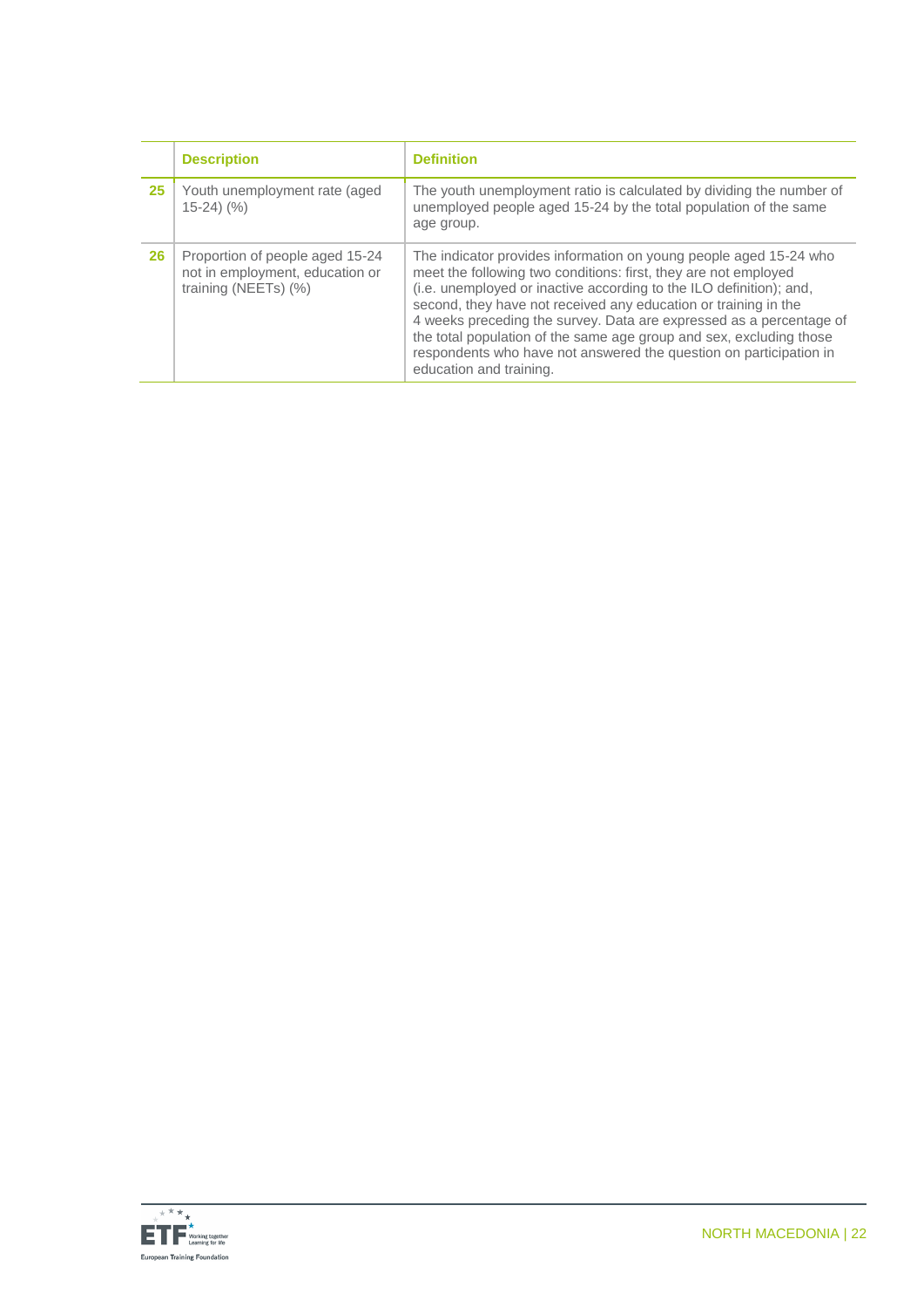# **REFERENCES**

CRPM (2019), Centre for Research and Policy Making, *Monitoring the Hidden Economy in North Macedonia, Trends and Policy Options,* [http://www.crpm.org.mk/monitoring-the-hidden-economy-in](http://www.crpm.org.mk/monitoring-the-hidden-economy-in-macedonia-trends-and-policy-options/)[macedonia-trends-and-policy-options/](http://www.crpm.org.mk/monitoring-the-hidden-economy-in-macedonia-trends-and-policy-options/)

EBRD (2020), *Responding to the Coronavirus Crisis: Update on North Macedonia* (13/11/20), <https://www.ebrd.com/where-we-are/north-macedonia/overview.html>

ESPN (2021), European Social Policy Network, *Social protection and inclusion policy responses to the COVID-19 crisis*, May 2021

ETF, (2021[1]), The European Training Foundation, Petreski M. *How migration, human capital and the labour market interact in North Macedonia*, 2021

ETF (2021[2]), The European Training Foundation, *Skills Mismatch Measurement in the ETF Partner Countries, National Report on North Macedonia,* 2021.

ETF (2021[3]), The European Training Foundation, A. Onosimoski*, Effectiveness and innovation potential in the area of active labour market policies, with focus on ETF Partner Countries, Country Report North Macedonia*, Unpublished report, 2021

Euronews (2021), *Could North Macedonia be the graveyard of the EU's ideals?* 20 July 2021, <https://www.euronews.com/2021/07/20/could-north-macedonia-be-the-graveyard-of-the-eu-s-ideals>

European Commission (2021), *2021 Economic Reform Programmes of Albania, Montenegro, North Macedonia, Serbia, Turkey, Bosnia and Herzegovina and Kosovo\*, The Commission's Overview & Country Assessments Economic and Financial Affairs Neighbourhood and Enlargement Negotiations* Employment, Social Affairs and Inclusion ISSN 2443-8014 (online) INSTITUTIONAL PAPER 158, July 2021

European Innovation Scoreboard, 2021, [https://ec.europa.eu/growth/industry/policy/innovation/scoreboards\\_en](https://ec.europa.eu/growth/industry/policy/innovation/scoreboards_en)

Finance Think / Unicef (2021), M.Petreski, B.Petreski, A.Tomovska-Misoska, D.Tumanovska, *The social and economic effects of COVID-19 on children in North Macedonia: an Update (2021*), [https://www.financethink.mk/wp-content/uploads/2021/05/The-Social-and-Economic-Effects-of-](https://www.financethink.mk/wp-content/uploads/2021/05/The-Social-and-Economic-Effects-of-COVID-19-on-Children-in-North-Macedonia-An-Update.pdf)[COVID-19-on-Children-in-North-Macedonia-An-Update.pdf](https://www.financethink.mk/wp-content/uploads/2021/05/The-Social-and-Economic-Effects-of-COVID-19-on-Children-in-North-Macedonia-An-Update.pdf)

Finance Think (2020), M.Petreski, B.Petreski, A.Tomovska-Misoska, A. Stojkov, V.Dimkovski, A. Parnaredzieva- Zmejkova: *Bridging measures to alleviate COVID-19 consequences: Design proposal, cost and key effects*, 2020, [https://www.financethink.mk/wp](https://www.financethink.mk/wp-content/uploads/2020/12/Bridging-measures-to-alleviate-Covid-19-consequences-1.pdf)[content/uploads/2020/12/Bridging-measures-to-alleviate-COVID-19-consequences-1.pdf](https://www.financethink.mk/wp-content/uploads/2020/12/Bridging-measures-to-alleviate-Covid-19-consequences-1.pdf)

Gerovska Mitev, M. (2020), *Exclusion from social protection of people in non-standard employment: the case of North Macedonia* in: W. Bartlett, V. Monastiriotis and P. Koutroumpis (eds.) Social Exclusion and Labour Market Challenges in the Western Balkans, Newcastle upon Tyne: Cambridge Scholars Publishing, pp: 222-234

IFIMES, (2021), The International Institute for Middle East and Balkan Studies, *2021 North Macedonia: Is EU heading towards its next historical mistake? Analysis.* Ljubljana/Brussels/Washington/Skopje,19 May 2021, [https://www.ifimes.org/en/researches/2021](https://www.ifimes.org/en/researches/2021-north-macedonia-is-eu-heading-towards-its-next-historical-mistake/4906) [north-macedonia-is-eu-heading-towards-its-next-historical-mistake/4906](https://www.ifimes.org/en/researches/2021-north-macedonia-is-eu-heading-towards-its-next-historical-mistake/4906)

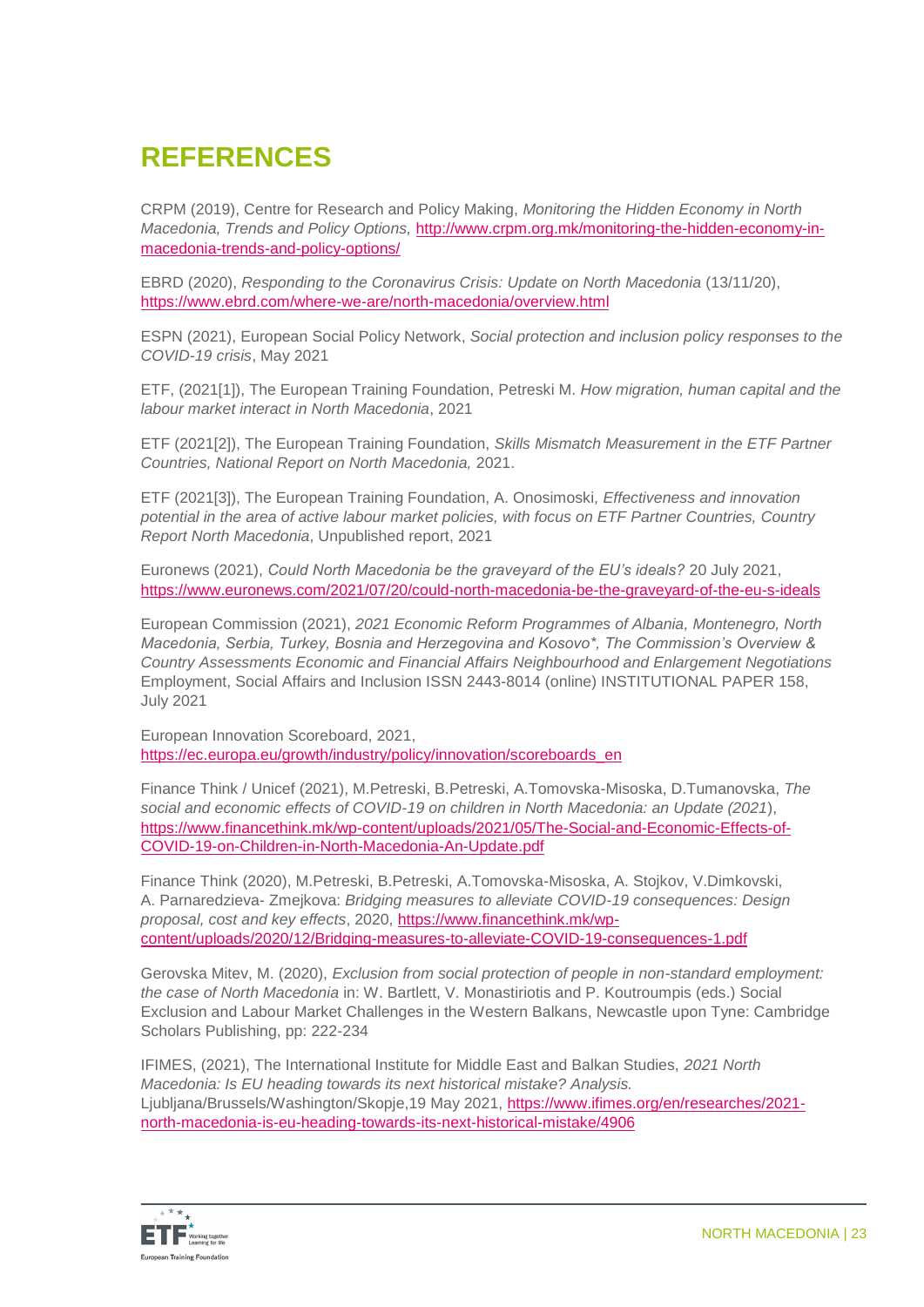IMF (2019), International Monetary Fund, *Explaining the Shadow Economy in Europe: Size, Causes and Policy Options*, *Working Paper no.19/278,*

*[https://www.imf.org/en/Publications/WP/Issues/2019/12/13/Explaining-the-Shadow-Economy-in-](https://www.imf.org/en/Publications/WP/Issues/2019/12/13/Explaining-the-Shadow-Economy-in-Europe-Size-Causes-and-Policy-Options-48821)[Europe-Size-Causes-and-Policy-Options-48821](https://www.imf.org/en/Publications/WP/Issues/2019/12/13/Explaining-the-Shadow-Economy-in-Europe-Size-Causes-and-Policy-Options-48821)*

ILO (2019), International Labour Organisation, *Overview of the informal economy in North Macedonia*

ILO (2020), International Labour Organisation, *Decent Work Programme for North Macedonia 2019-2022,* [https://www.ilo.org/budapest/what-we-do/decent-work-country](https://www.ilo.org/budapest/what-we-do/decent-work-country-programmes/WCMS_676193/lang--en/index.htm)[programmes/WCMS\\_676193/lang--en/index.htm](https://www.ilo.org/budapest/what-we-do/decent-work-country-programmes/WCMS_676193/lang--en/index.htm)

MoES (2018), Ministry of Education and Science, *Education Strategy for 2018-2025 аnd Action Plan*

MoF, Ministry of Finance, Republic of North Macedonia, *Economic Reform Programme 2021-2023,*  <https://finance.gov.mk/economic-reform-programme-2018-2020/?lang=en>

MoLSP(2020), Ministry of Labour and Social Policy, *Revised Employment and Social Reform Programme 2022*, Skopje: Government of the Republic of North Macedonia

NBRM (2020), National Bank of the Republic of North Macedonia, *Angelovska Bezhoska: Foreign currency remittances from emigrants and persons temporarily working abroad are important for the Macedonian economy,* Skopje, 5 August 2020, [https://www.nbrm.mk/ns-newsarticle-soopstenie-](https://www.nbrm.mk/ns-newsarticle-soopstenie-05082020-en.nspx)[05082020-en.nspx](https://www.nbrm.mk/ns-newsarticle-soopstenie-05082020-en.nspx)

OECD (2018), *Programme for International Student Assessment (PISA), Volume III*

OECD (2019), *Reviews of Evaluation and Assessment in Education: North Macedonia*, 4 June 2019, [https://www.oecd.org/education/oecd-reviews-of-evaluation-and-assessment-in-education-north](https://www.oecd.org/education/oecd-reviews-of-evaluation-and-assessment-in-education-north-macedonia-079fe34c-en.htm)[macedonia-079fe34c-en.htm](https://www.oecd.org/education/oecd-reviews-of-evaluation-and-assessment-in-education-north-macedonia-079fe34c-en.htm)

PESA (2021), Public Employment Service Agency, *Operational Plan 2021*

Petreski M., Petreski B., Tumanoska D. (2016) *Remittances as a Shield to Vulnerable Households in Macedonia: the Case when the Instrument is not strictly exogenous, International Migration,* 8 September 2016

RCC (2021), Regional Cooperation Council, W. Bartlett, S. Guxholli, P. Jovanovski, Study on Youth Employment in the Republic of North Macedonia, Annex 5, Publisher: Regional Cooperation Council, May 2021

The Freedom House (2020), *Freedom in the World, 2020 North Macedonia Country Report*

UIS, Unesco Institute of Statistics, 2018, *North Macedonia Country Profile,*  <http://uis.unesco.org/en/country/mk>

WHO, World Health OrganisationCOVID-19, North Macedonia, <https://covid19.who.int/region/euro/country/mk>

World Bank (2020), *Doing Business 2020*

World Bank (2020), *North Macedonia Country Brief: Estimate of COVID-19 Impact on Learning Loss,* Washington, DC: World Bank, 2020

World Economic Forum (2019), Global Competitiveness Report, 2019

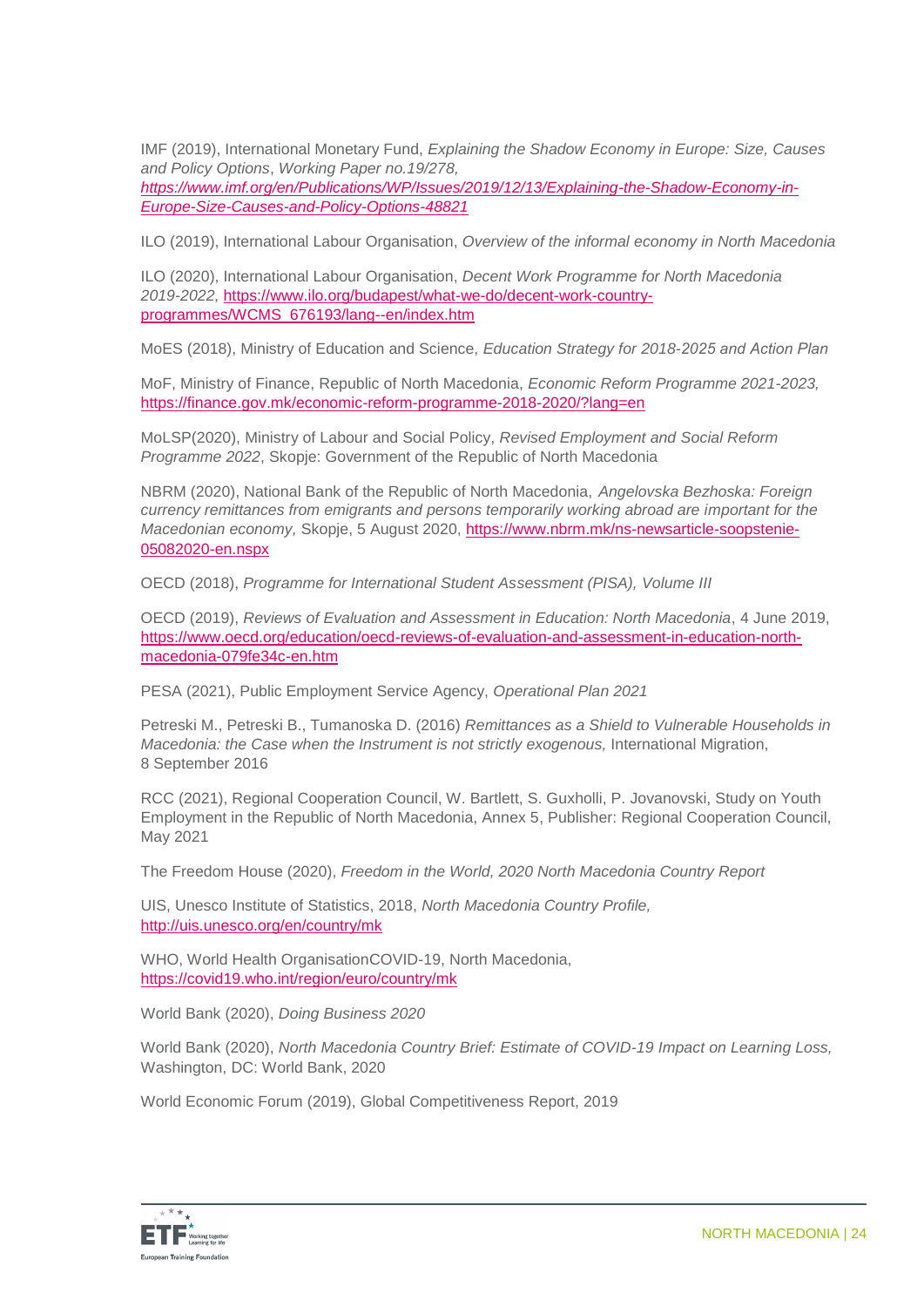# **LIST OF ACRONYMS**

| <b>EQAVET</b>           | European-wide framework to support quality assurance in VET |
|-------------------------|-------------------------------------------------------------|
| <b>GDP</b>              | <b>Gross Domestic Product</b>                               |
| <b>GMA</b>              | Guaranteed Minimum Assistance                               |
| <b>MoES</b>             | Ministry of Education and Science                           |
| MoF                     | Ministry of Finance                                         |
| <b>MoLSP</b>            | Ministry of Labour and Social Policy                        |
| <b>NEET<sub>s</sub></b> | Not in employment, education or training                    |
| <b>NQF</b>              | <b>National Qualifications Framework</b>                    |
| <b>PESA</b>             | <b>Public Employment Service Agency</b>                     |
| <b>RVETCs</b>           | <b>Regional VET Centres</b>                                 |
| <b>VET</b>              | Vocational Education and Training                           |
| <b>VNFIL</b>            | Validation of non-formal and informal learning              |
|                         |                                                             |